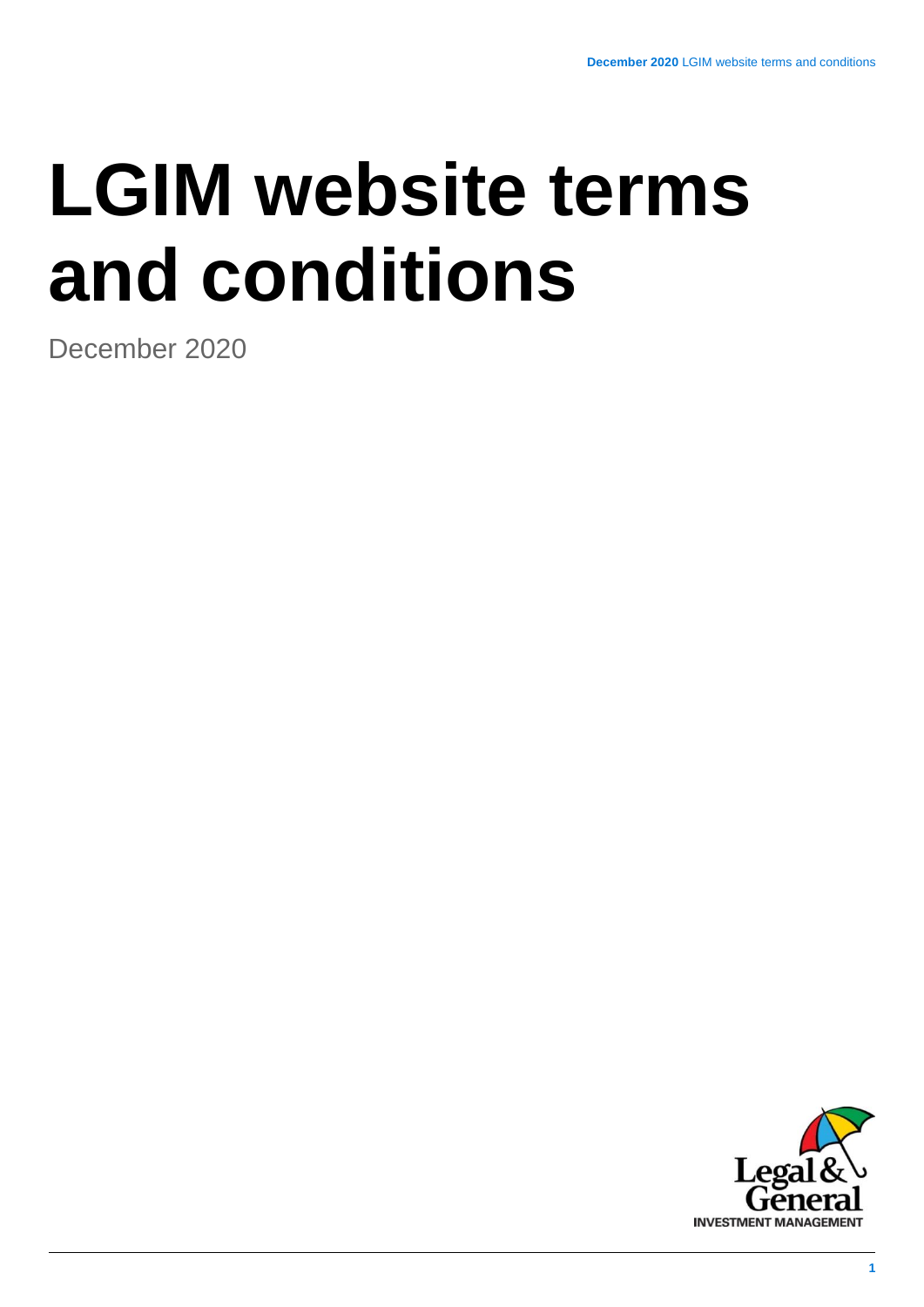# **Contents**

| 18 |
|----|
|    |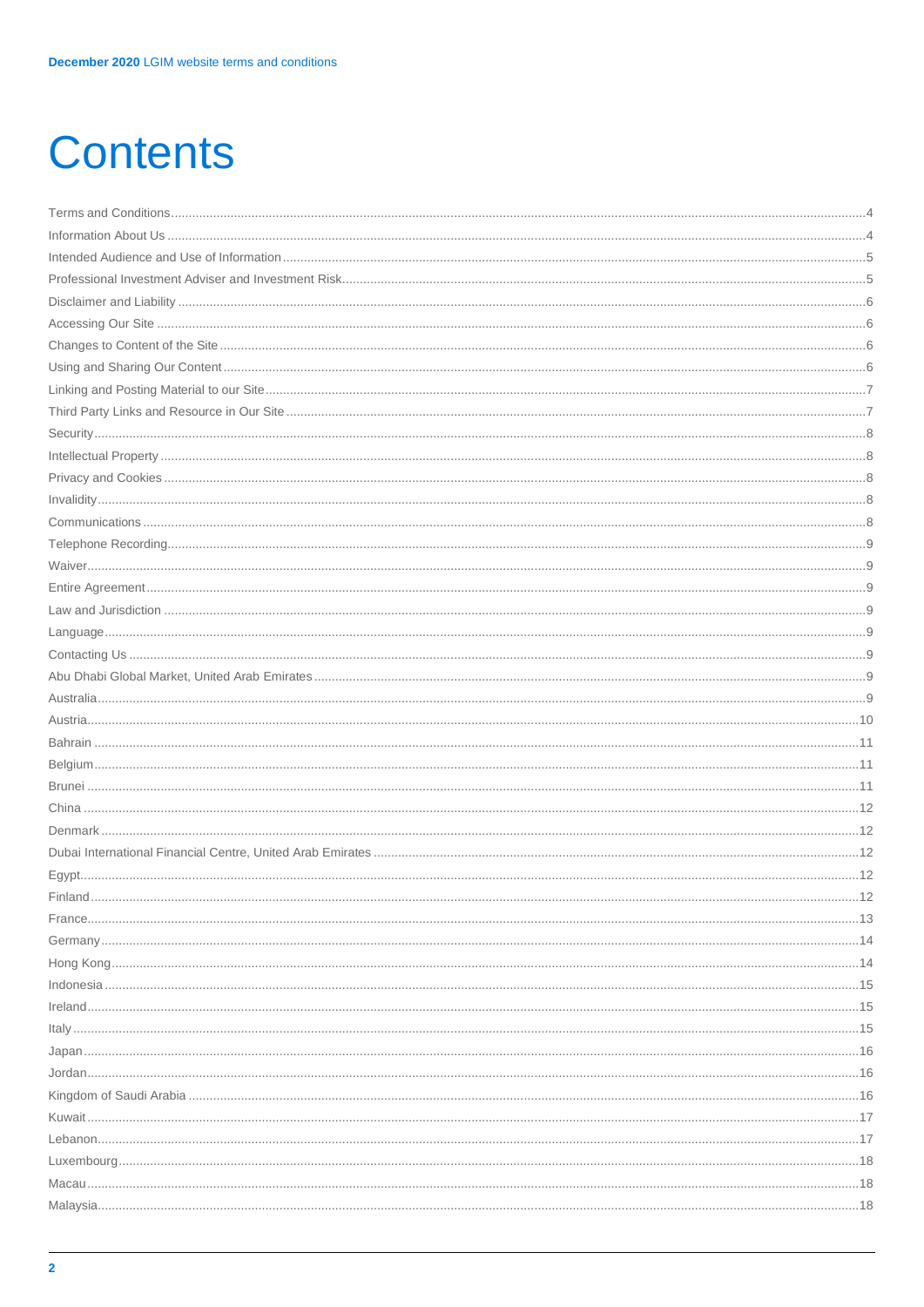# **December 2020 LGIM website terms and conditions**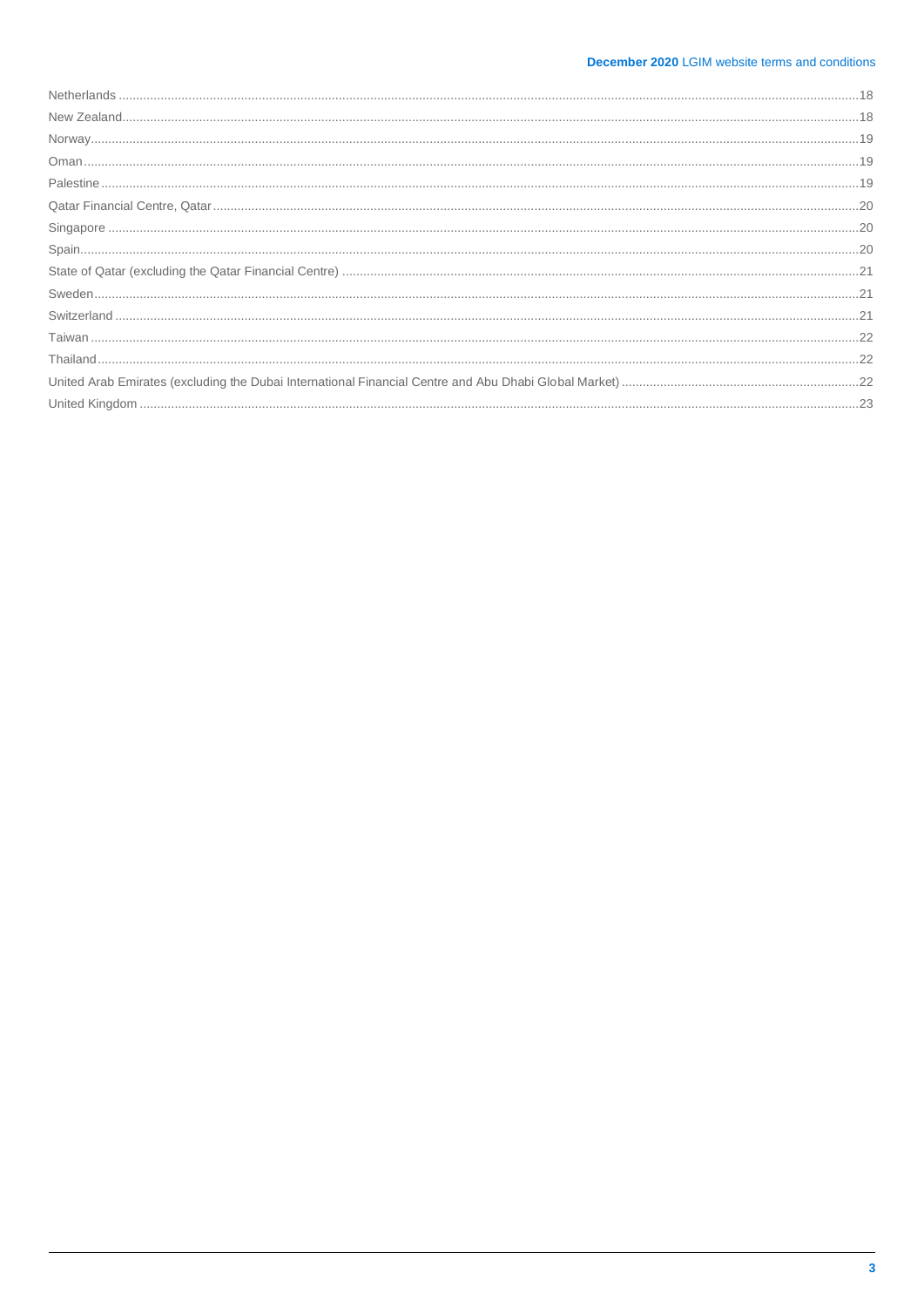# <span id="page-3-0"></span>**TERMS AND CONDITIONS**

These Terms and Conditions (defined below) set out the terms on which you may make use of our [website](http://www.lgim.com/) (the "Site"). For the avoidance of doubt, "use" of the Site includes, without limitation, accessing, browsing, linking to, posting material on or registering to use our Site.

Use of this Site is offered to you on condition of your acceptance, without modification, of the Terms and Conditions (defined below). By using the Site, you confirm that you agree to be bound by these terms and conditions and any additional terms which are set out on the Site including, but not limited to, the [Privacy Policy](https://www.legalandgeneralgroup.com/services/privacy-policy/) and [Cookie Policy](https://www.lgim.com/cookie-policy/) as amended by us from time to time (collectively, the "Terms and Conditions").

If you do not accept the Terms and Conditions, then please do not use the Site.

We may amend the Terms and Conditions, without notice, at any time. Please check this page from time to time to take notice of any changes, as any use of the Site after such amendments have been made shall be treated as signifying your acceptance of the applicable Terms and Conditions at the time you access the Site.

# <span id="page-3-1"></span>**INFORMATION ABOUT US**

Throughout the Terms and Conditions, unless expressly stated otherwise, references to "Legal & General", "We" or "Us" shall mean all of the companies mentioned below. The following companies are all authorised and regulated by the Financial Conduct Authority and have their registered office at One Coleman Street, London EC2R 5AA:

- Legal & General Investment Management Limited ("LGIM"), a company incorporated in England & Wales (Registered No. 2091894) and entered on the Financial Services Register number 119272.
- LGV Capital Limited, a company incorporated in England & Wales (Registered No. 02091268) and entered on the Financial Services Register number 121912.
- GO ETF Solutions LLP, a limited liability partnership incorporated in England & Wales (Registered No. OC329482) and entered on the Financial Services Register number 477266.
- LGIM Real Assets (Operator) Limited, a company incorporated in England & Wales (Registered Number 05522016) and entered on the Financial Services Register number 447041.
- Legal & General (Unit Trust Managers) Limited, a company incorporated in England & Wales (Registered Number 01009418) and entered on the Financial Services Register number 1119273.

The following company is authorised by the Prudential Regulation Authority and regulated by the Financial Conduct Authority and the Prudential Regulation Authority:

● Legal & General Assurance (Pensions Management) Limited ("PMC"), a company incorporated in England & Wales (Registered No. 01006112) and entered on the Financial Services Register number 202202.

Each of these companies is entered on the Financial Services Register which you can verify by visiting the Financial Conduct Authority's website http://www.fca.org.uk or by contacting the Financial Conduct Authority on 0800 111 6768.

The following company is authorised and regulated by the Central Bank of Ireland:

- LGIM Managers (Europe) Limited, authorised by the Central Bank of Ireland as a UCITS management company (pursuant to European Communities (Undertakings for Collective Investment in Transferable Securities) Regulations, 2011 (S.I. No. 352 of 2011), as amended) and as an alternative investment fund manager with "top up" permissions which enable the firm to carry out certain additional MiFID investment services (pursuant to the European Union (Alternative Investment Fund Managers) Regulations 2013 (S.I. No. 257 of 2013), as amended). Registered in Ireland with the Companies Registration Office (No. 609677). Registered Office: 33/34 Sir John Rogerson's Quay, Dublin, 2, Ireland. Regulated by the Central Bank of Ireland (No. C173733).
- LGIM Managers (Europe) Limited operates a branch network in the European Economic Area, which is subject to supervision by the Central Bank of Ireland. In Italy, the branch office of LGIM Managers (Europe) Limited is subject to limited supervision by the Commissione Nazionale per le società e la Borsa ("CONSOB") and is registered with Banca d'Italia (no. 23978.0) with registered office at Via Uberto Visconti di Modrone, 15, 20122 Milan, (Companies' Register no. MI - 2557936). In Germany, the branch office of LGIM Managers (Europe) Limited is subject to limited supervision by the German Federal Financial Supervisory Authority ("BaFin"). In the Netherlands, the branch office of LGIM Managers (Europe) Limited is subject to limited supervision by the Dutch Authority for the Financial Markets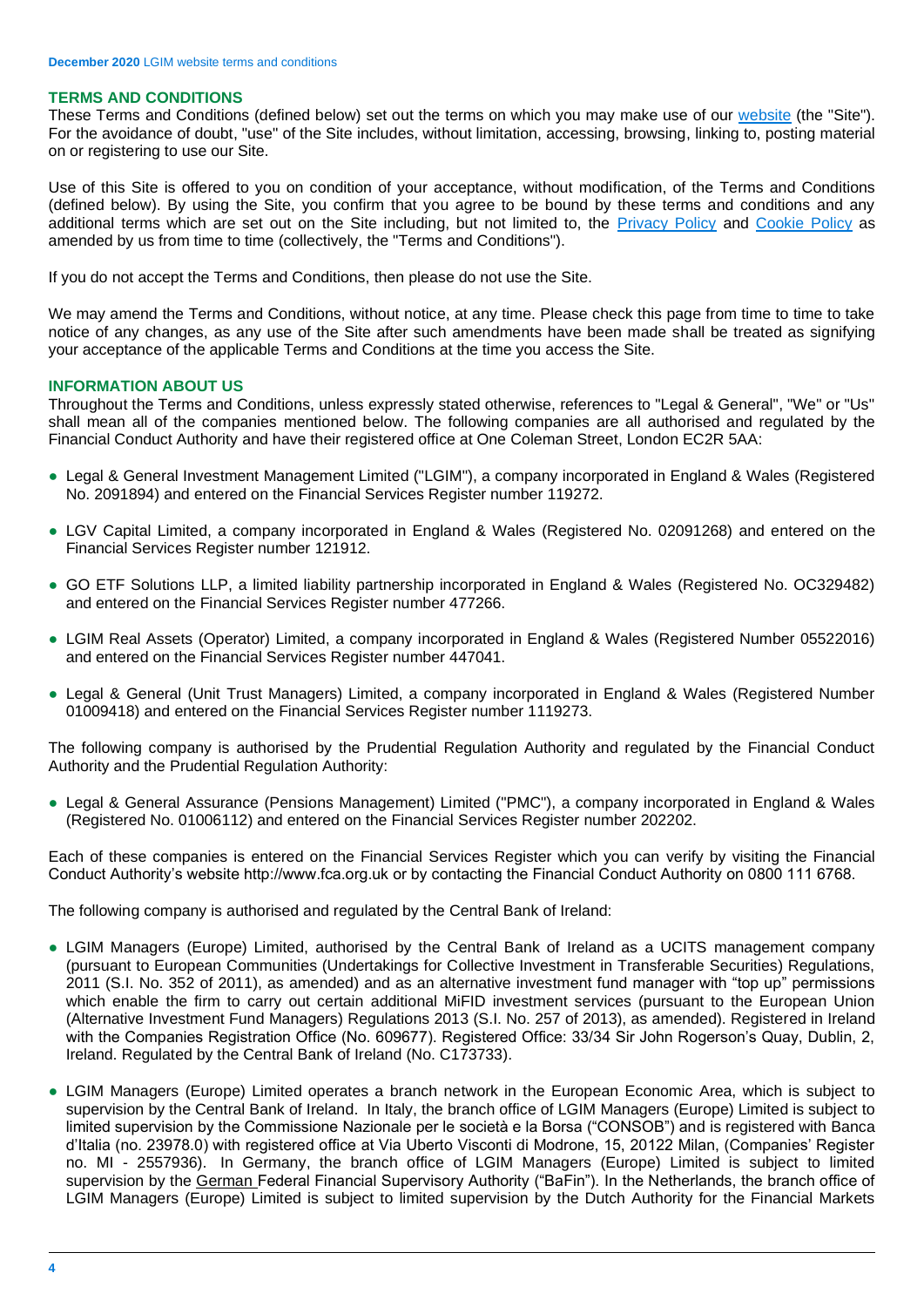("AFM") and it is included in the register held by the AFM and registered with the trade register of the Chamber of Commerce under number 74481231.

Details about the extent of our authorisation and regulation are available from us upon request.

The company can be verified by visiting the Central Bank of Ireland's website [www.centralbank.ie](https://www.centralbank.ie/) The ultimate holding company of all of the above companies is Legal & General Group plc, a company incorporated in England & Wales (Registered No 01417162).

In the United Kingdom and outside the European Economic Area, this Site is issued by Legal & General Investment Management Limited. In the European Economic Area, this Site is issued by LGIM Managers (Europe) Limited.

# <span id="page-4-0"></span>**INTENDED AUDIENCE AND USE OF INFORMATION**

This Site is intended solely for the use of professional clients only. It is not intended for use by retail clients.

You are not authorised to copy, distribute or otherwise make use of any logo, trademark, copyright material or other intellectual property of Legal & General which appears on the Site, except as expressly permitted in the Terms and Conditions.

The contents of this Site are provided for general information only and do not constitute advice of any kind (including investment, tax or legal) on which you should rely, or a recommendation to buy or sell any product, service or investment.

These Terms and Conditions are in addition to any terms of business which you may have in place with Legal & General as a direct customer ("Direct Terms") and in the event of any conflict between these Terms and Conditions and any Direct Terms, the terms and conditions of the Direct Terms will prevail.

Please note that any services or products offered by Legal & General will be subject to their own terms and conditions, which you must also read.

The services or products on this Site are not available to persons in any jurisdiction where Legal & General is not registered or authorised to engage in any investment business or activity requiring registration or authorisation ("Unauthorised Jurisdiction"). Use of this Site in an Unauthorised Jurisdiction is entirely at your own risk. You should seek advice on your position from your professional advisers.

In particular, this Site and its contents are not directed at any person that is resident in the United States ("US person"), and no offer or invitation is made to any US person to acquire or sell any service, product or security referred to. The provision of any information in this Site does not constitute an offer to US persons to purchase securities.

If you choose to access information on this Site, it is your responsibility to comply with applicable local, national or international laws. Specific variations to these Terms and Conditions apply to each jurisdiction in which Legal & General is authorised or registered to engage in investment business or activities, and these variations can be found below. You must comply with these Terms and Conditions, as varied by the applicable terms below, in relation to the jurisdiction in which you are accessing and using the Site.

# <span id="page-4-1"></span>**PROFESSIONAL INVESTMENT ADVISER AND INVESTMENT RISK**

You should consult a professional adviser on your particular financial circumstances before taking, or refraining from taking, any action on the basis of the content of our Site, and you should not rely on the material on this Site. Before making an investment, you should read the appropriate fund prospectus (if applicable) or other terms and conditions as may be appropriate and raise any questions you have on this documentation with your professional adviser.

All investments involve a degree of risk. In particular note:

- Past performance is not a quide to future performance;
- The value of investments and the income from them may go down as well as up and you may not get back the amount invested; and
- Where the investment has exposure to overseas assets, changes in exchange rates between currencies may cause the value of the investment and the level of income to rise and fall.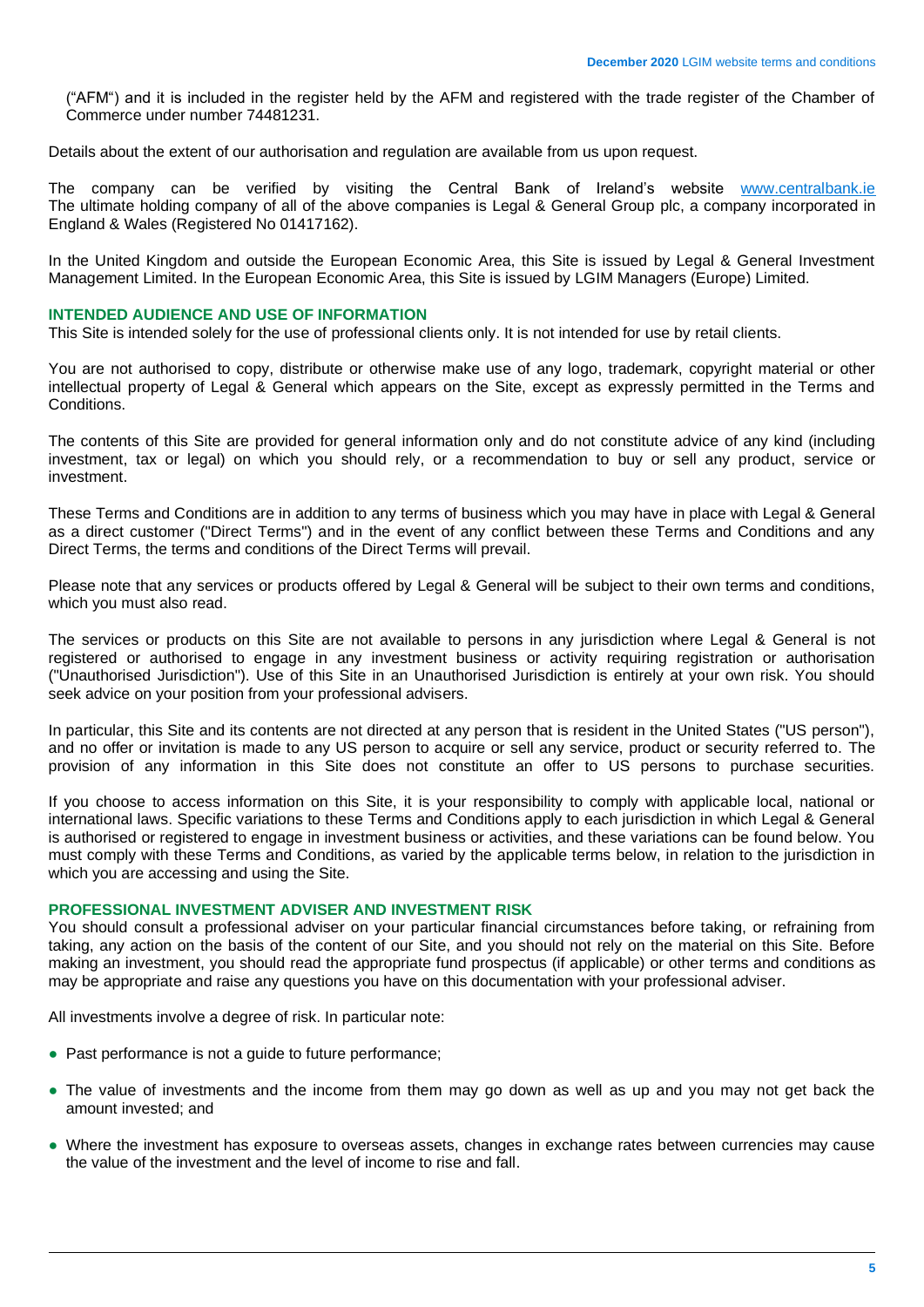# <span id="page-5-0"></span>**DISCLAIMER AND LIABILITY**

This Site is provided "as is" and "as available" and no representations or warranties are given with respect to this Site or its contents (including without limitation warranties of merchantability and fitness for a particular purpose). In addition, Legal & General does not represent or warrant that the information accessible from or via the Site is accurate, complete or current.

To the fullest extent permitted by law, we exclude all conditions, warranties, representations or other terms which may apply to our Site or any content on it, whether express or implied. Your use of the Site and any of its content or features is at your own risk.

In no event shall Legal & General be responsible for any loss or damage of whatever kind arising out of access to or use of or reliance on any information posted on the Site or any information contained in or accessed through the Site.

Legal & General excludes all liability for any loss or damage and whether in tort (including without limitation negligence), contract or otherwise in connection with:

- i. your use of, inability to use, or the results of use of the Site;
- ii. your use of or reliance on any content displayed on our Site;
- iii. any websites linked to the Site or the material on such websites; and
- iv. any failure or performance error, omission, interruption, defect, delay in operation or transmission, system failure, unavailability or suspension of the Site, virus, distributed denial-of-service attack or other technologically harmful material that may infect your computer equipment, software, data or other proprietary material on account of your use of the Site or your downloading of any material from the Site or any websites linked to the Site, including, without limitation, loss of profits, loss of income, loss of anticipated savings, loss of revenues, loss of data, loss of goodwill or loss of contracts or business (in each case whether direct or indirect) or for any indirect, economic, consequential or special loss resulting from whatever cause.

Nothing in the Terms and Conditions shall exclude or limit Legal & General's liability for death or personal injury arising from our negligence, for fraud or fraudulent misrepresentation or for any other liability to the extent that such liability cannot be limited and/or excluded by applicable law.

# <span id="page-5-1"></span>**ACCESSING OUR SITE**

Our Site is made available free of charge.

We do not guarantee that our Site, or any content on it, will always be available or be uninterrupted. Access to our Site is permitted on a temporary basis. We may suspend, withdraw, discontinue or change all or any part of our Site without notice. We will not be liable to you if for any reason our Site is unavailable at any time or for any period. You are responsible for making all arrangements necessary for you to have access to our Site.

You are also responsible for ensuring that all persons who access our Site through your internet connection are aware of the Terms and Conditions, and that they comply with them.

#### <span id="page-5-2"></span>**CHANGES TO CONTENT OF THE SITE**

Legal & General reserves the right in its absolute discretion at any time and without notice to update, remove, amend or vary any of the content which appears on any page of this Site. However, please note that any of the content on our Site may be out of date at any given time, and we are under no obligation to update it.

# <span id="page-5-3"></span>**USING AND SHARING OUR CONTENT**

You may:

- i. view our Site for your personal use on any device that is compatible (including a PC, laptop, smartphone, tablet or other mobile device);
- ii. print off one copy and download extracts of any page(s) from our Site solely for your own personal use;
- iii. draw the attention of others within your organisation to content posted on our Site; and
- iv. share links to specific content or information on our Site by using any sharing tools we make available.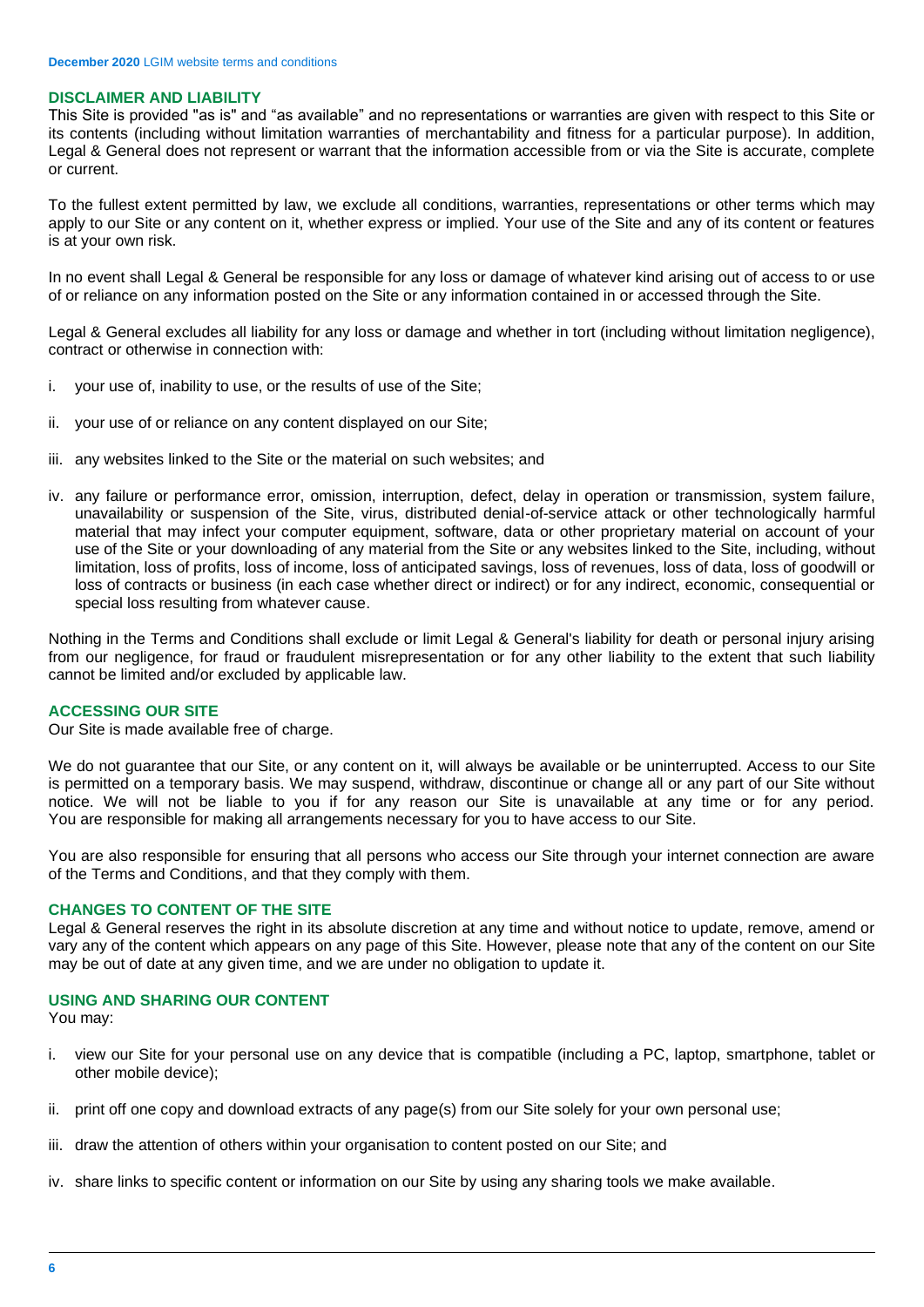If you wish to share the content of our Site with others, we are happy for you to do the following, provided you comply with the terms set out in this section:

- i. publish online, the original headline and a link to the article and the first 100 words of an article ("**Article Summary**");
- ii. forward the original headlines, links and an Article Summary to other individuals.

Other than in accordance with the paragraph above and unless stated on our Site or as indicated by a social sharing icon, you are not permitted to publish, re-transmit, re-distribute or otherwise re-produce any of the content which appears on any page of this Site in any format to anyone else, and you are prohibited from using any such content from the Site in connection with any business or commercial enterprise without obtaining a licence to do so from us or our licensors.

If you wish to re-produce in full any article on the Site, you should contact us directly for authorisation and if granted, we will require you to include an attribution to us when re-producing that article.

Further, you must not modify the paper or digital copies of any materials you have printed off or downloaded in any way, and you must not use any illustrations, photographs, video or audio sequences or any graphics separately from any accompanying text.

If you fail to comply with the paragraph above, we reserve the right to immediately terminate your right to link to our Site and to share the content of our Site, your right to use our Site will cease immediately and you must, at our option, return or destroy any copies of the materials you have made.

# <span id="page-6-0"></span>**LINKING AND POSTING MATERIAL TO OUR SITE**

You may link to, or post material to this Site, provided that you do not:

- i. in any manner to imply that Legal & General is endorsing your investment strategies or policies or any statement made by you; or
- ii. post or transmit material that is libelous, defamatory, obscene, fraudulent, misleading, harmful, that violates the property rights of others (including without limitation infringing use of any third party's intellectual property rights), that violates the privacy of others, or that is in violation of any applicable laws.

If you post material to our Site, we reserve the right to make editorial adjustments before publishing and reserve the right to remove or block any comments or materials posted to the Site which:

- i. contain profanity or other language likely to cause offence;
- ii. break the law or condone or encourage unlawful activity (including, without limitation, breach of any intellectual property right, defamation and contempt of court);
- iii. are seen to impersonate or falsely claim to be, someone else or represent an organisation;
- iv. repeatedly post the same or similar messages, i.e. spamming;
- v. are unrelated to the topic the message is posted under;
- vi. include contact details such as phone numbers, postal or email addresses;
- vii. constitute advertising of products and / or services;
- viii. contain links to websites deemed to be unsuitable by us; and/or
- ix. we do not feel are otherwise suitable or appropriate for the Site.

# <span id="page-6-1"></span>**THIRD PARTY LINKS AND RESOURCE IN OUR SITE**

The Site may contain links to third party websites and/or the content of third parties ("Third Party Content"). The Third Party Content has been made available solely for your convenience or information. The Third Party Content should not be interpreted as an endorsement by us and we have no control over such Third Party Content. Accordingly, Legal & General makes no representation, warranty or guarantee with respect to the Third Party Content whatsoever (including,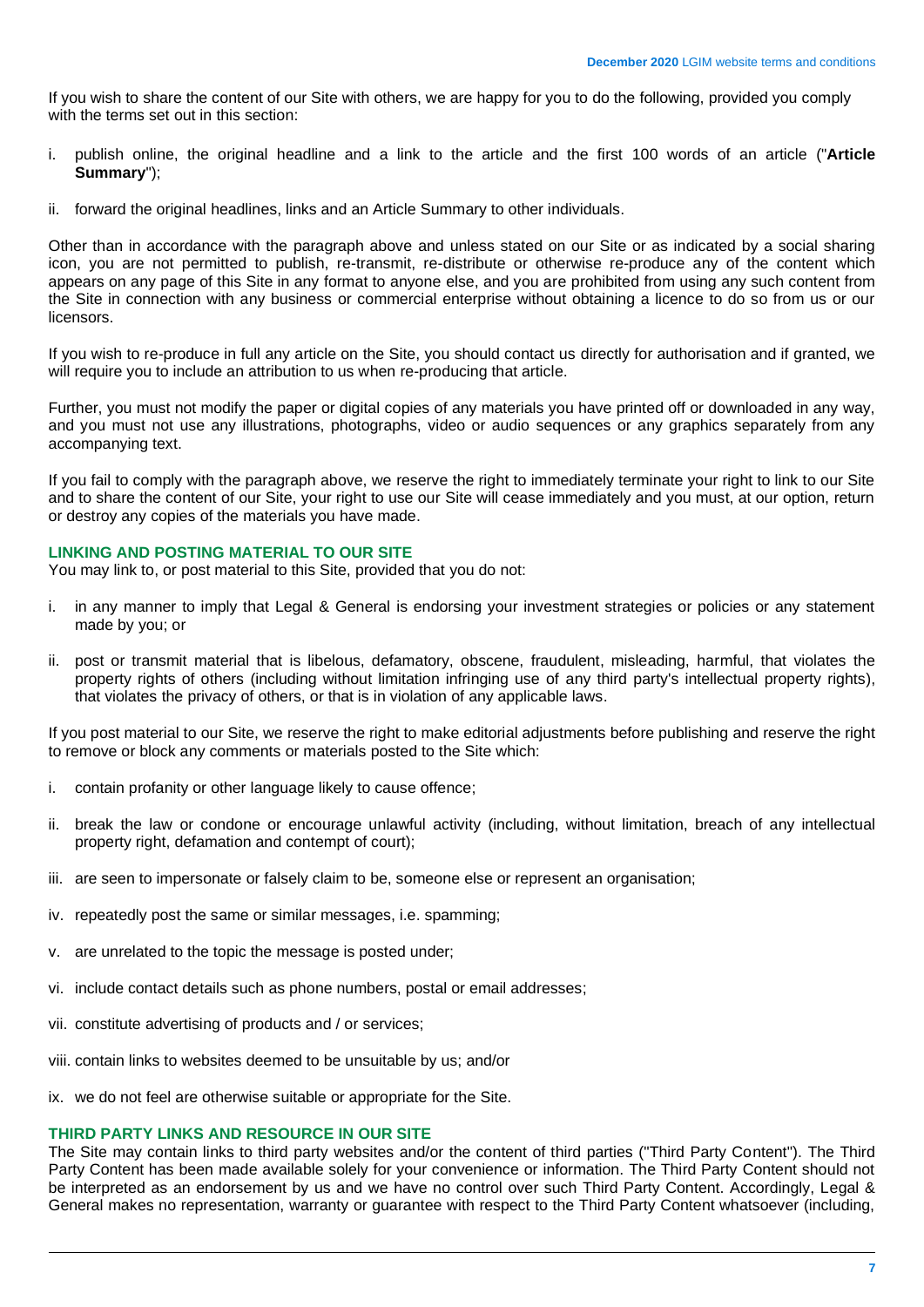as to its accuracy, completeness, suitability or reliability). If you access or use the Third Party Content, you do so entirely at your own risk. To the extent permitted by law, Legal & General excludes any liability arising from any use or reliance by you on the Third Party Content.

# <span id="page-7-0"></span>**SECURITY**

We do not guarantee that our Site will be secure or free from bugs, viruses or other malicious code.

You are responsible for configuring your information technology, computer programs and platforms in order to access our Site. You should use your own virus protection software.

You must not:

- misuse our Site by knowingly introducing viruses, trojans, worms, logic bombs or other material which is malicious or technologically harmful;
- attempt to gain unauthorised access to our Site, the server on which our Site is stored or any server, computer or database connected to our Site; or
- attack our Site via a denial-of-service attack or a distributed denial-of service attack.

We will report any breach of this section to the relevant law enforcement authorities and we will co-operate with those authorities by disclosing your identity to them. In the event of such a breach, your right to use our Site will cease immediately.

# <span id="page-7-1"></span>**INTELLECTUAL PROPERTY**

Legal & General is the owner or licensee of all copyrights and other intellectual property rights in the Site and all material published on this Site. Those works are protected by copyright laws and other intellectual property laws and treaties around the world. All such rights are reserved to Legal & General and its third party licensors.

All trade marks, service marks, company names or logos are the property of their respective rights-holders and no permission is given by Legal & General in respect of the use by you of any such trademarks, service marks, company names and logos and any such use may constitute an infringement of the rights-holders' intellectual property rights.

All copyright in any indices values and constituents lists which may be published on the Site, from time to time, may belong to a third party licensor. Where such indices feature on the Site, Legal & General has obtained full license from the relevant licensor to use such copyright in the creation of the contents of the Site.

# <span id="page-7-2"></span>**PRIVACY AND COOKIES**

Legal & General is committed to protecting your privacy and keeping your personal information secure. Any personal information you supply to Legal & General via this Site will be treated in accordance with the data protection legislation relevant to your jurisdiction. When you use our Site, you consent to Legal & General collecting and using your personal data in the manner described in our **Privacy Policy** and [Cookie Policy.](https://www.lgim.com/cookie-policy/)

Our Privacy Policy can be accessed at [www.legalandgeneralgroup.com/services/privacy-policy/](https://www.legalandgeneralgroup.com/services/privacy-policy/)

Our Cookie Policy can be accessed at [www.lgim.com/cookie-policy/](https://www.lgim.com/cookie-policy/)

# <span id="page-7-3"></span>**INVALIDITY**

If any part of our Terms and Conditions is determined to be illegal, invalid or otherwise unenforceable (including, without limitation, any provisions in which we exclude or limit our liability to you), then to the extent of such illegality, invalidity or unenforceability, such terms or conditions shall be deleted and severed from the Terms and Conditions and the enforceability of the remaining Terms and Conditions will survive in full force and effect.

#### <span id="page-7-4"></span>**COMMUNICATIONS**

Applicable laws may require that certain information or communications be in writing. When using the Site, you accept and agree that communication with Legal & General may be electronic. Legal & General may contact you by email or provide you with information by posting notices on this Site. This does not impact your marketing communication preferences. For any contractual purposes, you agree to electronic means of communication and you acknowledge that all contracts, notices, information and other communications that Legal & General sent to you electronically comply with any legal requirements that such communication be in writing. This provision does not affect your statutory rights.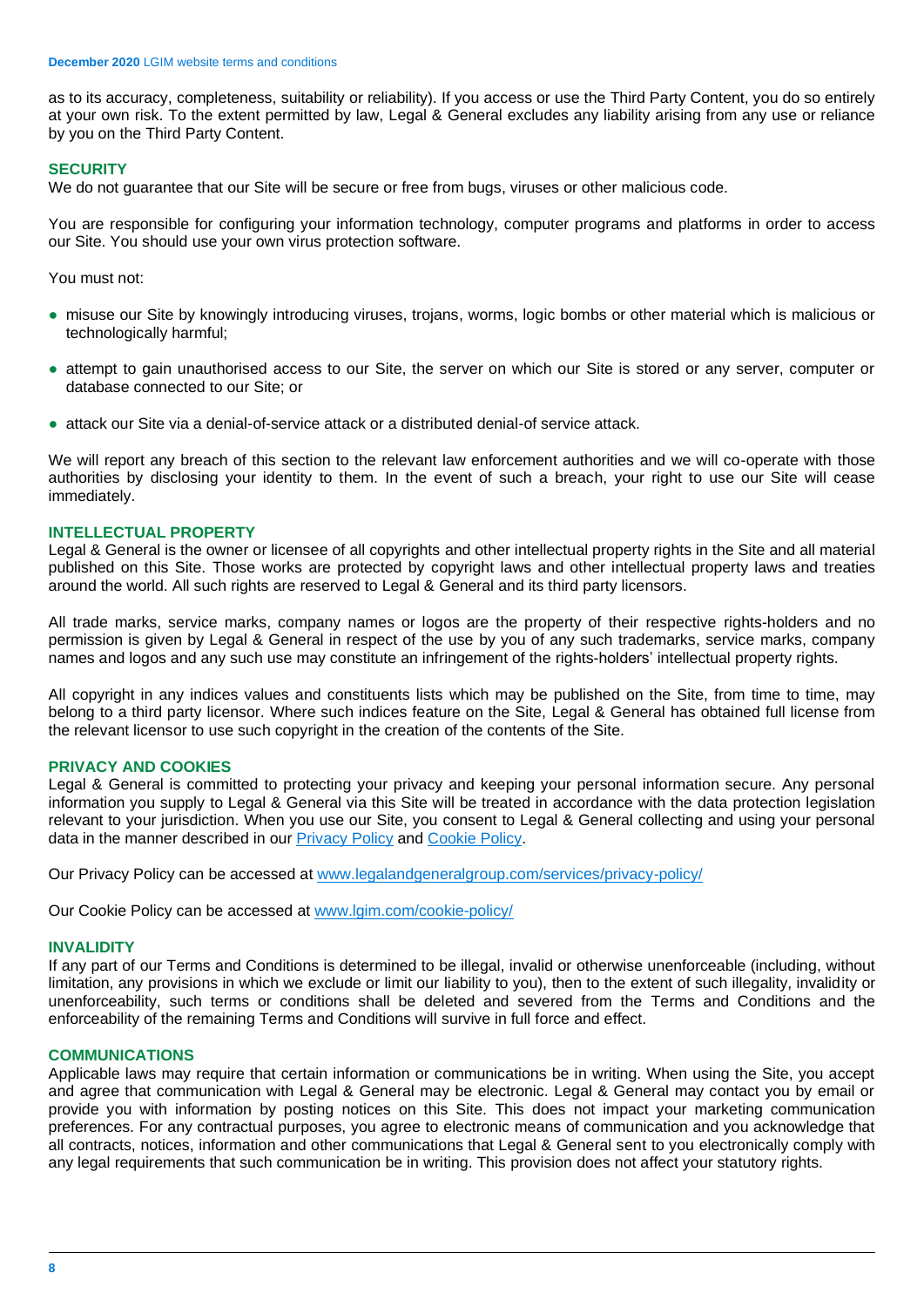# <span id="page-8-0"></span>**TELEPHONE RECORDING**

As required under applicable laws, Legal & General will record all telephone and electronic communications and conversations with you that result or may result in the undertaking of transactions in financial instruments on your behalf. Such records will be kept for a period of five years (or up to seven years upon request from the Financial Conduct Authority and/ or the Central Bank of Ireland (or such successor from time to time)) and will be provided to you upon request.

#### <span id="page-8-1"></span>**WAIVER**

If Legal & General fails at any time to insist upon strict performance of any of your obligations under the Terms and Conditions, or if Legal & General fails to exercise any of its rights or remedies to which Legal & General is entitled under these Terms and Conditions, this shall not constitute a waiver of such rights or remedies and shall not relieve you from compliance with such obligations.

# <span id="page-8-2"></span>**ENTIRE AGREEMENT**

The Terms and Conditions set out the whole agreement between you and Legal & General in relation to the use of the Site. Each party acknowledges that in entering into the Terms and Conditions it does not do so on the basis of or in reliance upon any representations, or promises undertakings, warranties or other statements (whether written or oral) of any nature whatsoever except as may be expressly provided in these Terms and Conditions.

#### <span id="page-8-3"></span>**LAW AND JURISDICTION**

The Terms and Conditions and any dispute or claim arising out of or in connection with them or their subject matter or formation (including non-contractual disputes or claims) shall be governed by and construed in accordance with the laws in the applicable jurisdiction.

The parties irrevocably agree that the courts in the applicable jurisdiction shall have exclusive jurisdiction to settle any dispute or claim that arises out of or in connection with the Terms and Conditions or their subject matter or formation (including non-contractual disputes or claims).

#### <span id="page-8-4"></span>**LANGUAGE**

This agreement is drafted in the English language. If this agreement is translated into any other language, the English language text shall prevail.

# <span id="page-8-5"></span>**CONTACTING US**

Questions, comments and requests are welcomed and should be sent to Web Marketing: [Email us](mailto:webmarketing@lgim.com)

#### **In addition to the terms and conditions above, the following terms apply to the jurisdictions listed above them.**

# <span id="page-8-6"></span>**ABU DHABI GLOBAL MARKET, UNITED ARAB EMIRATES**

This Site is intended for the use of Professional Clients only, as defined by the Abu Dhabi Global Market Conduct of Business Handbook. It is not intended for use by individuals.

The content provided on this Site is for information purposes only. None of the information, opinion, reports, prospectus or other documents contained or made available on this Site shall be construed as an offer, invitation, solicitation, advice or a recommendation for subscription or purchase by Legal & General to acquire or sell any products or securities referred to in this Site.

The "Telephone Recording" paragraph shall be deleted and replaced with "Legal & General will record all telephone and electronic communications and conversations with you that result or may result in the undertaking of transactions in financial instruments on your behalf. Such records will be kept for a period of five years (or such other period as is required by a relevant regulator or applicable law) and will be provided to you upon request."

We are not licensed or authorised to carry on any regulated activity (as defined by the Financial Services Regulatory Authority) in the Abu Dhabi Global Market.

In the "Law and Jurisdiction" section, the words "applicable jurisdiction" shall be deleted and replaced with "Abu Dhabi Global Market."

# <span id="page-8-7"></span>**AUSTRALIA**

To the extent that any services or products on this Site are not used for personal, domestic or household use, then, subject to section 64A of the Australian Consumer Law (Schedule 2 of the Competition and Consumer Act 2010 (Cth)) and section 12EC of the Australian Securities and Investment Commission Act 2001 (Cth), which is not otherwise disclaimed or limited under these Terms and Conditions is restricted to:-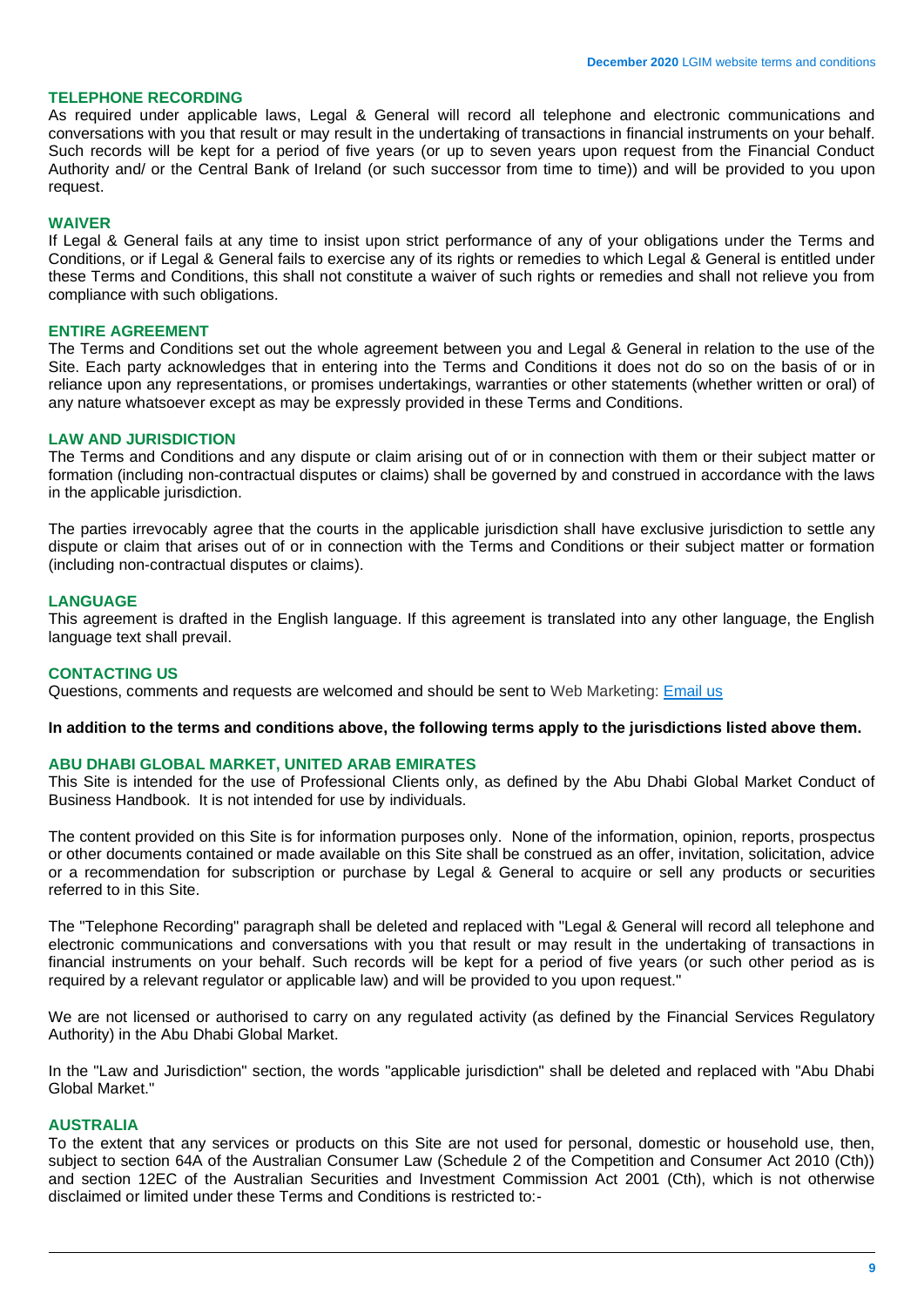- 1. for goods, replacement or repair or the cost of replacement or repair; or
- 2. for services, re-supply or the cost of re-supplying the services.

Under the Privacy Act 1988, an investor or any person may request access to the personal information (if any) we or you hold about them.

In the "Law and Jurisdiction" section, the words "in the applicable jurisdiction" shall be deleted and replaced with "in force in the state of New South Wales, Australia."

# <span id="page-9-0"></span>**AUSTRIA**

LGIM Managers (Europe) Limited ("LGIM Europe") is registered with the Austrian Financial Market Authority ("FMA") to provide cross-border investment services in Austria in accordance with article 34 Directive 2014/65/EU (at the time of notification: Article 31 Directive 2004/39/EC).

Registered Address of LGIM Europe is:

33/34 Sir John Rogerson's Quay, Dublin 2, Ireland

LGIM Europe is registered with Companies Registration Office under 609677.

Supervisory Authority: Central Bank of Ireland

VAT Identification Number: IE 3544433VH

You can contact LGIM Europe, as follows:

# T: + 44 02031243000

E: [webmarketing@lgim.com](mailto:webmarketing@lgim.com)

In the Chapter "Intended Audience and Use of Information", the first sentence shall read:

This Site is intended solely for the use of (i) "professional clients" (*Professionelle Kunden*) as such term is defined in section 66 Austrian Securities Supervision Act 2018 (*Wertpapieraufsichtsgesetz 2018*), (ii) entities or persons who have been qualified as professional clients in accordance with section 67 of the Austrian Securities Supervision Act 2018 and (iii) "eligible counterparties" (*Geeignete Gegenparteien*) as such term is defined in section 68 of the Austrian Securities Supervision Act 2018. Hence, for the avoidance of any doubt, this Site is not intended and must not be relied on by (i) "private clients" (*Privatkunden*) as such term is defined in section 1 item 36 of the Austrian Securities Supervision Act 2018 and (ii) "qualified private clients" (*Qualifizierte Privatkunden*) as such term is defined in section 2 para 1 item 42 of the Austrian Alternative Investment Fund Managers Act (*Alternative Investmentfonds Manager-Gesetz*).

The third paragraph ("The contents of this Site…") shall be amended with the following sentence:

Nothing contained herein must be considered as financial analysis nor shall contents of this Site or part of it form the basis of, or be relied on, in connection with any contract or commitment whatsoever.

In the "Disclaimer and Liability" section the last paragraph shall be amended as follows:

Nothing in the Terms and Conditions shall exclude or limit Legal & General's liability for death or personal injury arising from our negligence, for fraud or fraudulent misrepresentation, or blatant gross negligence [*krass grobe Fahrlässigkeit*] or for any other liability to the extent that such liability cannot be limited and/or excluded by applicable law.

The wording in section "Telephone Recording" shall be read as follows:

"As required under applicable laws, LGIM Europe will record all telephone and electronic communications and conversations with you that result or may result in the execution of transactions in financial instruments on your behalf. LGIM will, however, prior to such recording inform you about it and your data protection rights. Pursuant to art 16 para 7 Directive 2014/65/EU and the applicable laws of England and Wales (implementing Directive 2014/65/EU) such records will be kept for a period of five years (or up to seven years upon request from the Financial Conduct authority (or such successor from time to time)) and will be provided to you upon request.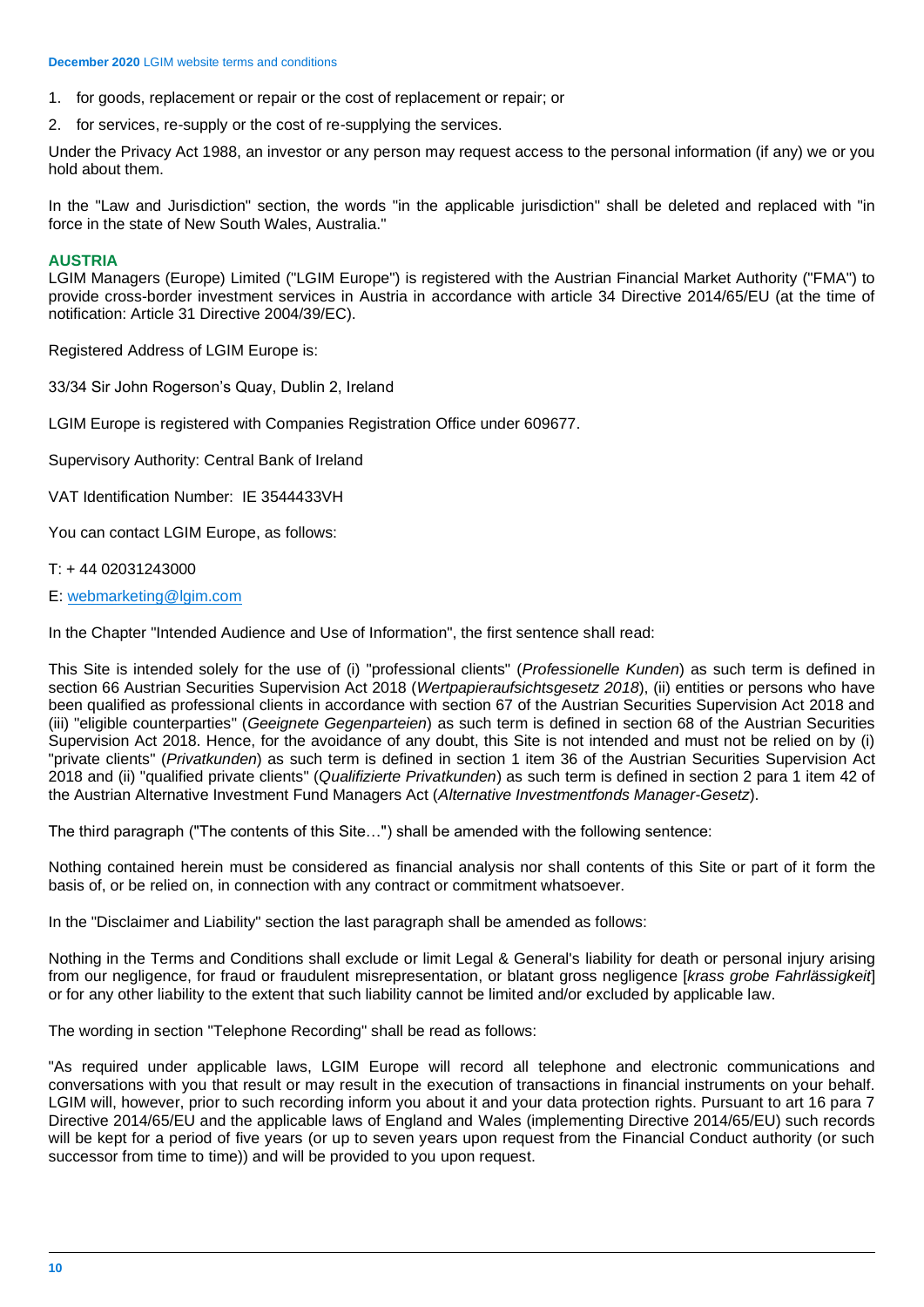In the "Law and Jurisdiction" section, the words "in applicable jurisdiction" shall be deleted and replaced with "substantive Austrian law under the exclusion of its conflict of laws rules and the United Nations Convention on Contracts for the International Sale of Goods".

# <span id="page-10-0"></span>**BAHRAIN**

This Site and any material or information published thereon has not been approved by the Central Bank of Bahrain which takes no responsibility for its contents. No offer to the public to purchase any financial products or services will be made in the Kingdom of Bahrain and this Site must not be made accessible to or shown to the public generally in Bahrain. The content provided on this Site is for information purposes only. None of the information, opinion, reports, or other documents contained or made available on this Site shall be construed as an offer, invitation, solicitation, advice or a recommendation for subscription or purchase by Legal & General to acquire or sell any products or services.

The "Telephone Recording" paragraph shall be deleted and replaced with "Legal & General will record all telephone and electronic communications and conversations with you that result or may result in the undertaking of transactions in financial instruments on your behalf. Such records will be kept for a period of five years (or such other period as is required by a relevant regulator or applicable law) and will be provided to you upon request."

We are not licensed or authorised to carry on any regulated activity in the Kingdom of Bahrain.

If you do not understand the contents of this Site, you should consult an authorised financial advisor.

In the "Law and Jurisdiction" section, the words "in the applicable jurisdiction" shall be deleted and replaced with "of England and Wales."

# <span id="page-10-1"></span>**BELGIUM**

LGIM Managers (Europe) Limited has passported its MiFID top up permissions to Belgium on the basis of free provision of services with the Belgian Financial Services and Markets Authority (the "FSMA"). In particular, it is allowed to provide the following services and activities on a cross border basis in Belgium:

- reception and transmission of orders in relation to one or more financial instruments;
- portfolio management; and
- investment advice.

The use of the Site is intended only for investors that (A) qualify both as "professional investors " (as defined by article 3, 30° of the Act of 19 April 2014 on alternative investment funds and their managers, as amended from time to time or any successive legislation that may enter into force, and by article 5, §3 the Act of 3 August 2012 on undertakings for collective investment that fulfil the conditions set out in the UCITS Directive and undertaking for investment in receivables, as amended from time to time or any successive legislation that may enter into force) and as "qualified investors" (as defined by article 10, §1 of the Act of 16 June 2006 concerning the public offering of investment instruments and the admission to the trading on a regulated market of investment instruments, as amended from time to time or any successive legislation that may enter into force), i.e. "qualified investors" in the meaning of Article 2, (e) of the EU Regulation 2017/1129 on the prospectus to be published when securities are offered to the public or admitted to trading on a regulated market, as amended from time to time or any successive legislation that may enter into force (each, a "Qualified Investor"), and (B) do not qualify as "consumers" defined by article I.1.2° of the Code of Economic Law of 28 February 2013 [optional: referring to "any natural person who is acting for purposes which are outside his trade, business, craft or profession"], and (C) any such Qualified Investor shall act in its own name and for its own account and shall not act as intermediary, or otherwise sell or transfer, to any other investor, unless any such other investor would also qualify as a Qualified Investor.

In the "Law and Jurisdiction" section, the words "in the applicable jurisdiction" shall be deleted and replaced with "of Belgium."

# <span id="page-10-2"></span>**BRUNEI**

This Site is intended solely for the use of investment professionals only. It is not intended for use by individuals or the public in Brunei. The term "investment professional" used in the Site generally refers to a person who is either an institutional investor or a person who holds a capital market services licence under the Securities Market Order, 2013.

The Site and its contents are not directed at any person that is resident in Brunei Darussalam ("**Brunei Person**"), and no offer is made to any Brunei Person to provide or acquire or sell any investment business service, product or security.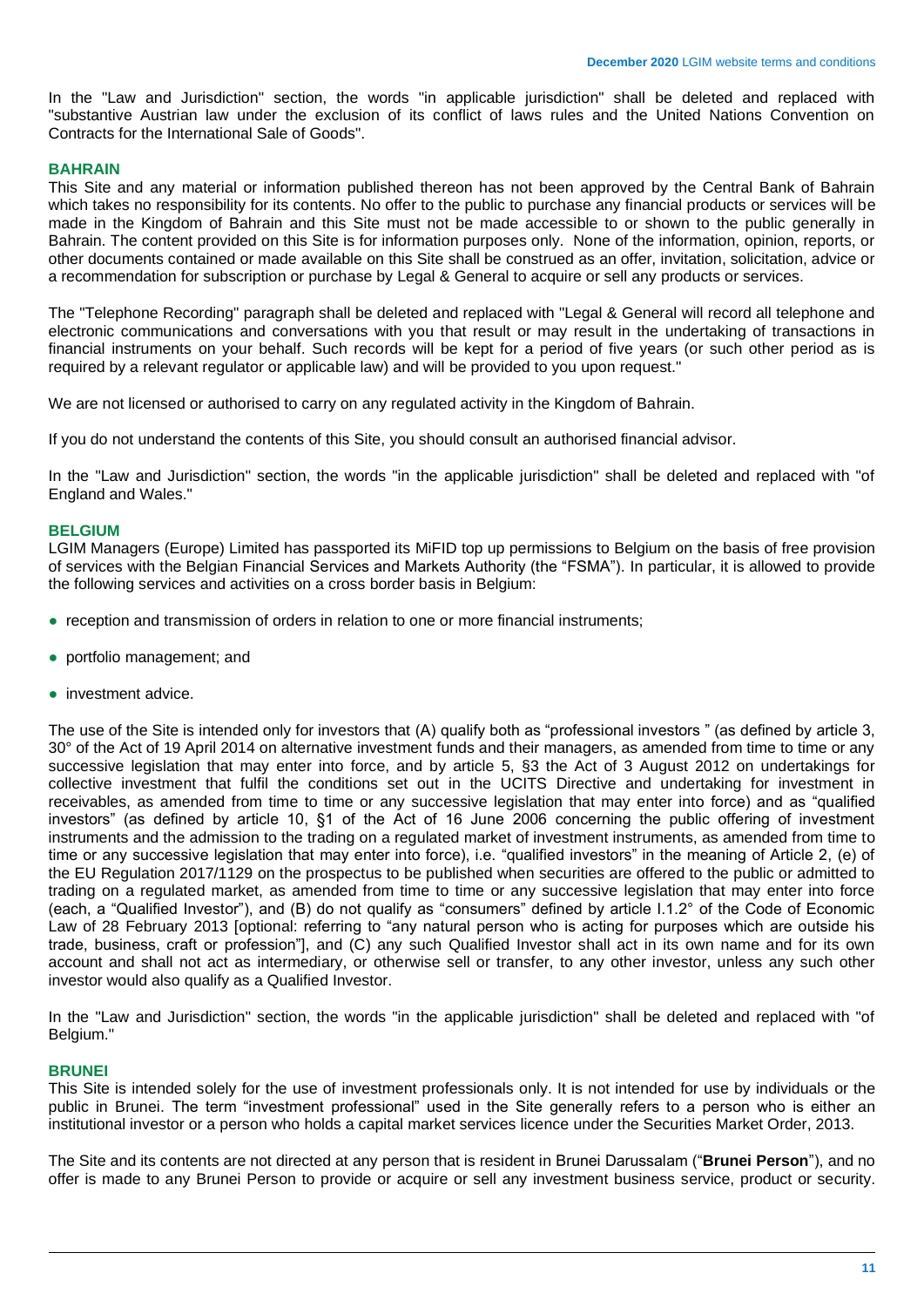The provision of any information in this Site is for general information only and it does not constitute a recommendation, an offer or invitation to offer to Brunei Person to invest or purchase securities.

# <span id="page-11-0"></span>**CHINA**

In the "Law and Jurisdiction" section, the words "in the applicable jurisdiction" shall in each case be deleted and replaced with "of England and Wales."

By providing personal information in the course of your use of the Site, you expressly consent to the transfer of that information overseas in accordance with the terms of the [Privacy Policy.](https://www.legalandgeneralgroup.com/services/privacy-policy/)

### <span id="page-11-1"></span>**DENMARK**

LGIM Managers (Europe) Limited is registered with the Danish Financial Supervisory Authority to provide cross-border investments services in Denmark in accordance with Article 31 in MiFID-Directive and Danish legislation.In the "Law and Jurisdiction" section, the words "in the applicable jurisdiction" shall be deleted and replaced with "of Denmark".

# <span id="page-11-2"></span>**DUBAI INTERNATIONAL FINANCIAL CENTRE, UNITED ARAB EMIRATES**

This Site is intended for the use of 'Deemed' Professional Clients only, as defined by the Dubai Financial Services Authority ("DFSA") Conduct of Business Rulebook. It is not intended for use by individuals.

The content provided on this Site is for information purposes only. None of the information, opinion, reports, or other documents contained or made available on this Site shall be construed as an offer, invitation, solicitation, advice or a recommendation for subscription or purchase by Legal & General to acquire or sell any products or services.

Neither the Dubai International Financial Centre Authority ("DIFCA") nor the DFSA has any responsibility for reviewing or verifying this Site or information published thereon. Accordingly, neither the DIFCA nor the DFSA has approved this Site or taken any steps to verify the information set out on this Site and has no responsibility for it.The "Telephone Recording" paragraph shall be deleted and replaced with "Legal & General will record all telephone and electronic communications and conversations with you that result or may result in the undertaking of transactions in financial instruments on your behalf. Such records will be kept for a period of five years (or such other period as is required by a relevant regulator or applicable law) and will be provided to you upon request."

We are not licensed or authorised to carry on any regulated activity (as defined by the DFSA) in the Dubai International Financial Centre.

If you do not understand the contents of this Site, you should consult an authorised financial advisor.

In the "Law and Jurisdiction" section, the words "applicable jurisdiction" shall be deleted and replaced with "Dubai International Financial Centre."

# <span id="page-11-3"></span>**EGYPT**

This Site is intended for the use of qualified investors only. It is not intended for use by individuals.

The content provided on this Site is for information purposes only. None of the information, opinion, reports, prospectus or other documents contained or made available on this Site shall be construed as an offer, invitation, solicitation, advice or a recommendation for subscription or purchase by Legal & General to acquire or sell any products or securities referred to in this Site.

The "Telephone Recording" paragraph shall be deleted and replaced with "Legal & General will record all telephone and electronic communications and conversations with you that result or may result in the undertaking of transactions in financial instruments on your behalf. Such records will be kept for a period of five years (or such other period as is required by a relevant regulator or applicable law) and will be provided to you upon request."

We are not licensed or authorised to carry on any regulated activity in the Arab Republic of Egypt.

In the "Law and Jurisdiction" section, the words "in the applicable jurisdiction" shall be deleted and replaced with "of England and Wales."

#### <span id="page-11-4"></span>**FINLAND**

In the "Information About Us" section, the following shall be inserted at the end of such section: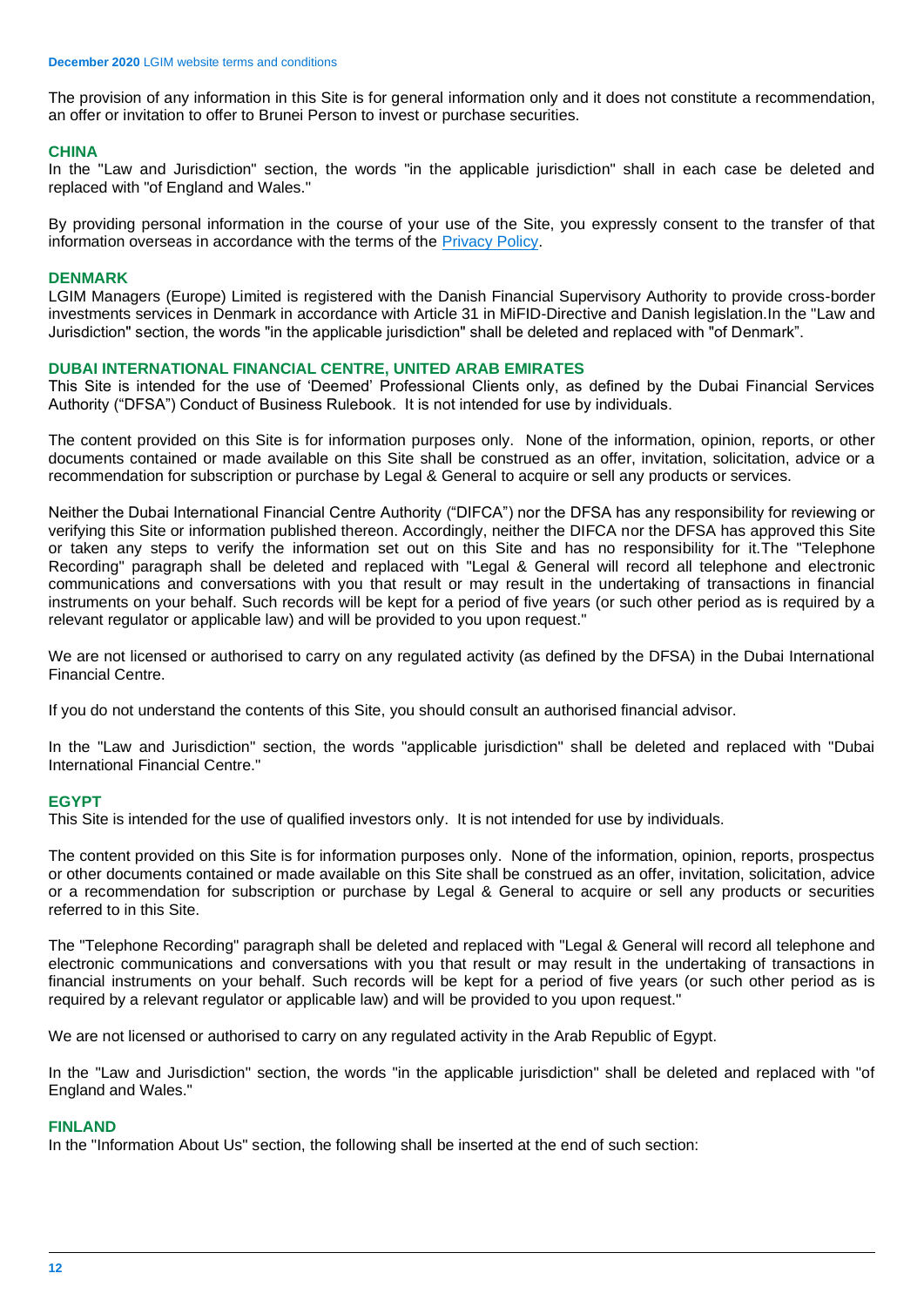"Of the entities listed above as being authorised and regulated by the Financial Conduct Authority, the Prudential Regulation Authority and/or the Central Bank of Ireland, the following have been notified to the Finnish Financial Supervisory Authority and may provide services into Finland:

- Legal & General Investment Management Limited
- LGIM Managers (Europe) Limited

Of the entities listed above as being authorised and regulated by the Financial Conduct Authority, the following have not been notified to the Finnish Financial Supervisory Authority and do not offer services into Finland:

- LGV Capital Limited
- LGIM Managers (Europe) Limited
- LGIM Real Assets (Operator) Limited
- Legal & General Assurance (Pensions Management) Limited

In the "Using and Sharing Our Content" section, the following shall be inserted at the end of such section: "This provision does not affect your statutory rights."

In the "Privacy and Cookies" section, the following shall be inserted at the end of such section: "You have the right to withdraw your consent at any time, but you may thereafter not make any further use of the Site."

In the "Law and Jurisdiction" section, the words "in the applicable jurisdiction" shall be deleted and replaced with "of England and Wales".

#### <span id="page-12-0"></span>**FRANCE**

All copyright in the indices values and constituents lists which may be published on the Site, from time to time, may belong to a third party licensor including, without limitation, FTSE International Limited ("FTSE"). Legal & General has obtained full license from the relevant licensor to use such copyright in the creation of the contents of the Site.

The FTSE indices used within the Site are calculated by FTSE. FTSE does not sponsor, endorse or promote any Legal & General funds.

"FTSE<sup>®</sup>", "FT-SE<sup>®</sup>"; and "Footsie<sup>®</sup>" are trade marks of the London Stock Exchange Plc and The Financial Times Limited and are used by FTSE under license. "All-Share®", "All-World®" and "FTSE4Good®" are the trade marks of FTSE.

In the "Law and Jurisdiction" section, the words "in the applicable jurisdiction" shall be deleted and replaced with "of France".

In the "Information About Us" section the following shall be inserted; LGIM Managers (Europe) Limited ("LGIM Europe") authorised by the Central Bank of Ireland as a UCITS management company (pursuant to European Communities (Undertakings for Collective Investment in Transferable Securities) Regulations, 2011 (S.I. No. 352 of 2011), as amended) and as an alternative investment fund manager with "top up" permissions which enable the firm to carry out certain additional MiFID investment services (pursuant to the European Union (Alternative Investment Fund Managers) Regulations 2013 (S.I. No. 257 of 2013), as amended). Registered in Ireland as a private company limited by shares with the Companies Registration Office (No. 609677). Registered Office: 33/34 Sir John Rogerson's Quay, Dublin, 2, Ireland. Regulated by the Central Bank of Ireland (No. C173733).

The publication manager is LGIM. Please direct any queries to: LGIM Marketing, One Coleman Street, London, EC2R 5AA, [IB Distribution email.](mailto:IBDistributionMarketing@lgim.com)

The Site is hosted with LGIM Europe. Please direct any queries to: One Coleman Street, London, EC2R 5AA.

LGIM Europe is authorized to carry out business in France under a cross-border services passport into France."

In the section "Linking and Posting Material to our Site" the following words shall be inserted; "You shall hold us harmless from any and all claims, injuries, damages, losses or suits including attorney fees, arising out of or in connection with any link and material that you post to this Site."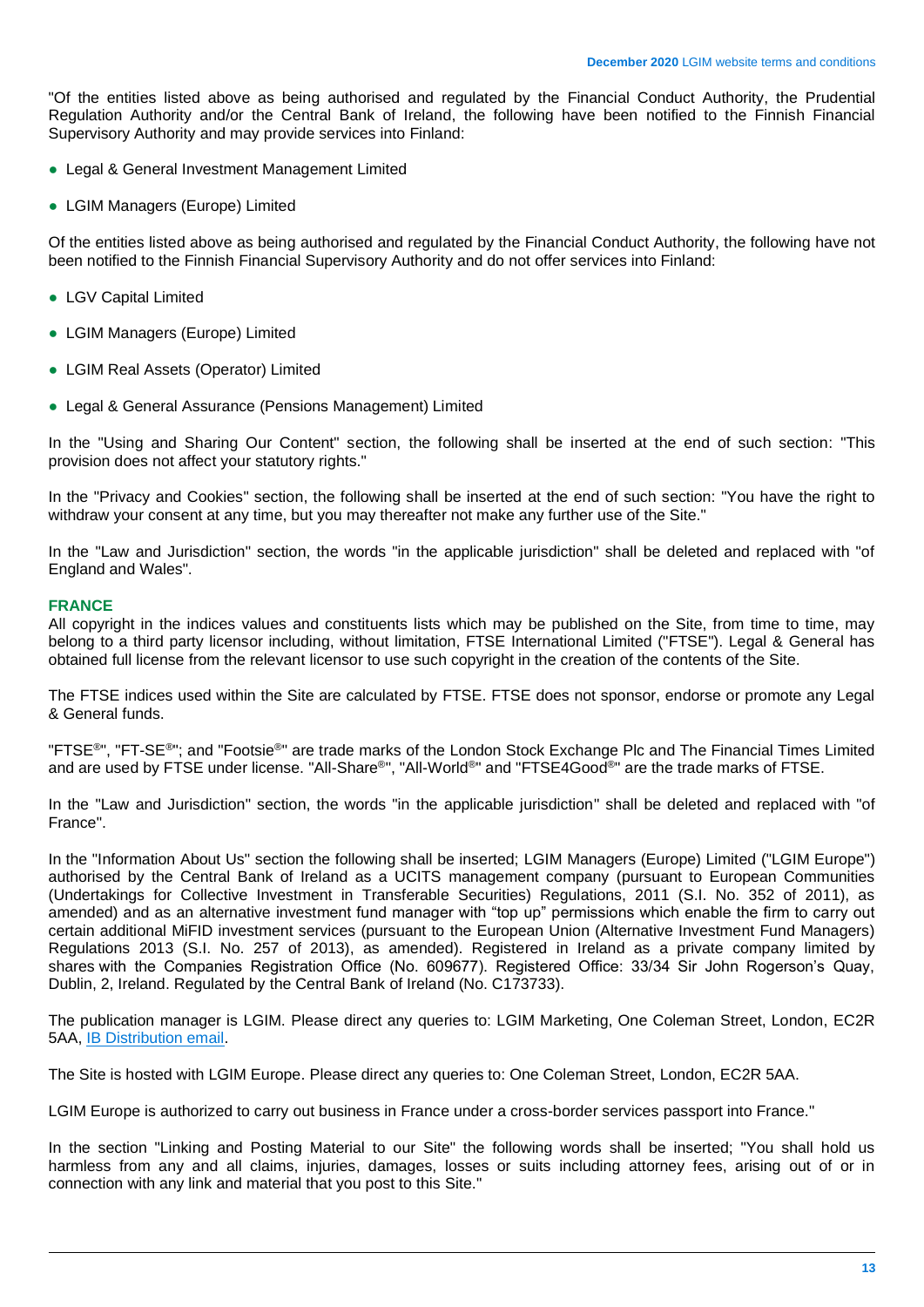# <span id="page-13-0"></span>**GERMANY**

In the "Information About Us" section, the following wording is inserted;

The Site is operated by LGIM Europe. LGIM Managers (Europe) Limited, authorised by the Central Bank of Ireland as a UCITS management company (pursuant to European Communities (Undertakings for Collective Investment in Transferable Securities) Regulations, 2011 (S.I. No. 352 of 2011), as amended) and as an alternative investment fund manager with "top up" permissions which enable the firm to carry out certain additional MiFID investment services (pursuant to the European Union (Alternative Investment Fund Managers) Regulations 2013 (S.I. No. 257 of 2013), as amended). Registered in Ireland as a private company limited by shares with the Companies Registration Office (No. 609677). Registered Office: 33/34 Sir John Rogerson's Quay, Dublin, 2, Ireland. Regulated by the Central Bank of Ireland, N Wall Quay, North Dock, Dublin, D01 F7X3, Ireland (No. C173733). VAT number: IE 3544433VH.

In Germany, the branch office of LGIM Managers (Europe) Limited is subject to limited supervision by the German Federal Financial Supervisory Authority ("BaFin").

LGIM Europe is represented by: Notices for the attention of: LGIM General Counsel, LGIM Legal, One Coleman Street, London, EC2R 5AA

You can contact LGIM, as follows: [Email Web Marketing](mailto:webmarketing@lgim.com) or + 44 02031243000.

LGIM's monitoring authority is: Central Bank of Ireland

The person responsible for editorial content (sec. 55 (2) rstv) is: LGIM Marketing, One Coleman Street, London, EC2R 5AA[, IB Distribution email](mailto:IBDistributionMarketing@lgim.com)

In the "Intended audience and use of information" section the first paragraph shall the replaced with the following; "This Site is intended solely for the use of German professional as well as semi-professional investors and consultants only. It is not intended for use by private investors in particular in accordance with section 1 no.31 of the German Investment Code ("KAGB").

In the "Disclaimer and Liability" section the following wording is inserted; "LGIM shall also be liable for any damage in the case of a culpable violation of a material contractual duty or cardinal duty; however, in the event of a violation of a material contractual duty or cardinal duty based on simple negligence, the liability of LGIM shall be limited to the typically foreseeable damage. A "cardinal duty" in the sense of this provision shall be a duty of LGIM whose fulfilment enables the proper performance of the agreement, whose infringement jeopardizes achieving the purpose of the agreement and in whose compliance you may normally trust. Any further-reaching liability on part of LGIM shall be excluded."

In the "Law and Jurisdiction" section, the words "in the applicable jurisdiction" shall be deleted and replaced with "German law".

# <span id="page-13-1"></span>**HONG KONG**

References to "Legal & General", "We" or "Us" in the Terms and Conditions shall also include Legal & General Investment Management Asia Limited ("LGIM Asia Ltd"), a Licensed Corporation (CE Number: BBB488) regulated by the Hong Kong Securities and Futures Commission ("SFC") to conduct regulated activities of dealing in securities and asset management in Hong Kong. The registered address of LGIM Asia Ltd is Room 902, 9/F, Chinachem Tower, 34-37 Connaught Road, Central, Hong Kong.

The Site has not been reviewed by the SFC and is provided to you on the basis that you are a Professional Investor as defined in the Securities and Futures Ordinance (Cap. 571) (the "Ordinance"). By accepting using the Site, you acknowledge and agree that the Site is provided for your use only and that you will not distribute or otherwise make this material available (except as specified in the Terms and Conditions) to a person who is not a Professional Investor as defined in the Ordinance.

In the "Law and Jurisdiction" section, the words "in the applicable jurisdiction" shall be deleted and replaced with "of the Hong Kong Special Administrative Region of the People's Republic of China."

In our [Privacy Policy,](https://www.legalandgeneralgroup.com/services/privacy-policy/) under the "Information we collect" section, the following additional terms apply:

We intend to use your personal data in direct marketing and may not do so without your consent.

Any promotional emails that we may periodically send about new products, special offers or other information that we think you may find interesting shall relate to the investment products and/or services offered by Legal & General.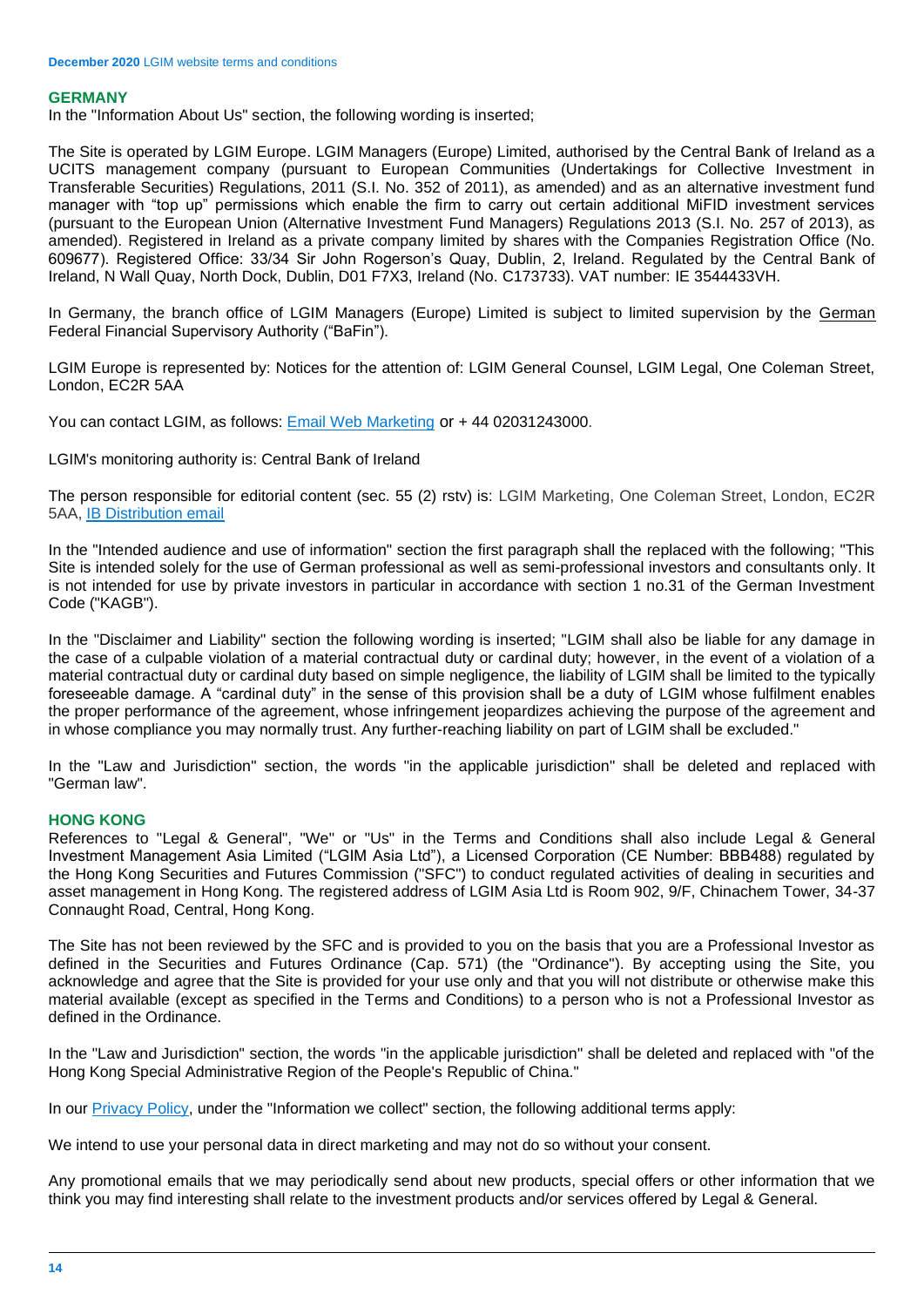Your personal data may be transferred outside of Hong Kong and/or to a Legal & General group company for the reasons set out in this section.

#### <span id="page-14-0"></span>**INDONESIA**

You represent and warrant that you are entitled to enter into a binding agreement under the laws of the Republic of Indonesia, in particular to the Terms and Conditions, and that you are at least 21 years old or are married and not under guardianship.

Please be informed that Otoritas Jasa Keuangan (the Indonesian Financial Service Authority) or Bank Indonesia does not declare its approval or disapproval of our services and products offered nor do they guarantee the accuracy or adequacy of its services and products, nor do they supervise the use of our products. Therefore your use of our Site will be purely contractual relationship with us as set out in these Terms and Conditions.

This Site or other related documents and information shall not be considered as an offer to our services and products in investment sector; consequently such documents and information shall not be considered an offer.

Some of the information on this Site may contain projections or other forward-looking statements regarding future events or future financial performance of countries, markets or companies. These statements are only predictions and actual events or results may differ materially. You must make your own assessment of the relevance, accuracy and adequacy of the information contained in this Site and to make such independent investigations as you may consider necessary or appropriate for the purpose of such assessment. Any opinion or estimate contained in this Site is made on a general basis and is not to be relied on by you as advice.

The collection and use of personal data under these Terms and Conditions have been in compliance with the collection and use of personal data under the prevailing laws and regulations in Indonesia.

For the use in Indonesia, these Terms and Conditions are drawn up in both the English and the Indonesian languages, both of which versions are binding on you and us. In the event of any inconsistency between the Indonesian language version and the English language version, to the extent permitted by the prevailing laws and regulations, the English language version will prevail.

#### <span id="page-14-1"></span>**IRELAND**

LGIM Managers (Europe) Limited is authorised by the Central Bank of Ireland as a UCITS management company (pursuant to European Communities (Undertakings for Collective Investment in Transferable Securities) Regulations, 2011 (S.I. No. 352 of 2011), as amended) and as an alternative investment fund manager with "top up" permissions which enable the firm to carry out certain additional MiFID investment services (pursuant to the European Union (Alternative Investment Fund Managers) Regulations 2013 (S.I. No. 257 of 2013), as amended). Registered in Ireland with the Companies Registration Office (No. 609677). Registered Office: 33/34 Sir John Rogerson's Quay, Dublin, 2, Ireland. Regulated by the Central Bank of Ireland (No. C173733).

LGIM Managers (Europe) Limited operates a branch network in the European Economic Area, which is subject to supervision by the Central Bank of Ireland. In Italy, the branch office of LGIM Managers (Europe) Limited is subject to limited supervision by the Commissione Nazionale per le società e la Borsa ("CONSOB") and is registered with Banca d'Italia (no. 23978.0) with registered office at Via Uberto Visconti di Modrone, 15, 20122 Milan, (Companies' Register no. MI - 2557936). In Germany, the branch office of LGIM Managers (Europe) Limited is subject to limited supervision by the German Federal Financial Supervisory Authority ("BaFin"). In the Netherlands, the branch office of LGIM Managers (Europe) Limited is subject to limited supervision by the Dutch Authority for the Financial Markets ("AFM") and it is included in the register held by the AFM and registered with the trade register of the Chamber of Commerce under number 74481231.

Details about the extent of our authorisation and regulation are available from us upon request.

The company can be verified by visiting the Central Bank of Ireland's website [www.centralbank.ie](https://www.centralbank.ie/)

#### <span id="page-14-2"></span>**ITALY**

In the section "Information about us" the definition of "Legal & General" shall include: "LGIM Managers (Europe) Limited, a company incorporated in Ireland (Registered no. 609677) and authorised by the Central Bank of Ireland as a management company pursuant to Directive 2009/65/EC and as an alternative investment fund manager pursuant to Directive 2011/61/EU (Central Bank of Ireland Register no. C173733), as well as its Italian branch, which is enrolled in the Registry of EU Management Companies and Alternative Investment Funds Managers held by the Bank of Italy pursuant to art. 35 of Legislative Decree no. 58/1998 under no. 23978".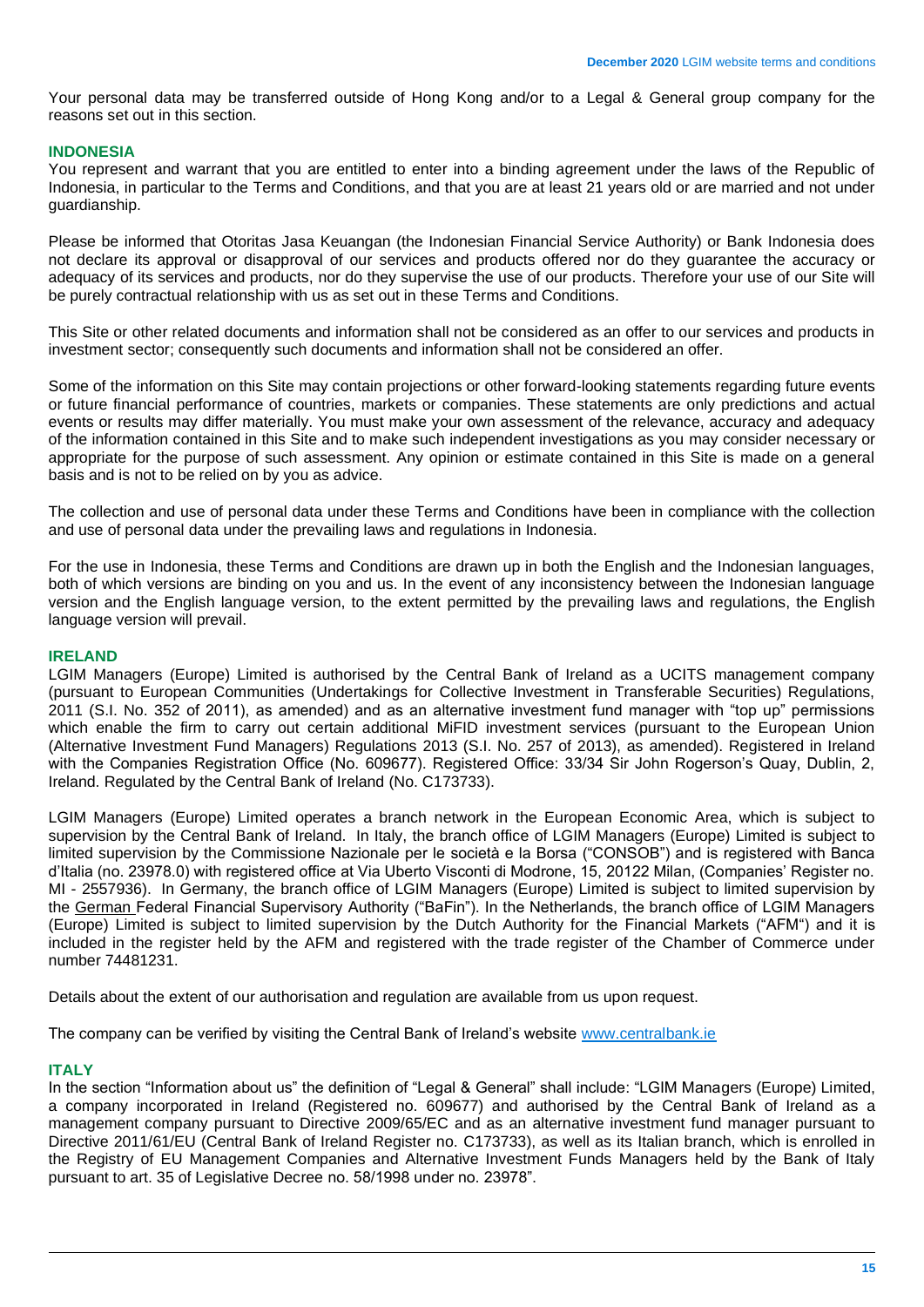In the Section "Intended Audience and Use of Information", the term "investment professionals" shall be intended to be referred to Italian resident or domiciled legal entities falling within the definition of "clienti professionali o investitori professionali" set out under Legislative Decree no. 58/1998, as implemented by the Consob Issuers Regulation no. 11971/1999 and the Consob Intermediaries Regulation no. 20307/2018.

The "Law and Jurisdiction" section shall read as follows: "The Terms and Conditions and any dispute or claim arising out of or in connection with them or their subject matter or formation (including non-contractual disputes or claims) shall be governed by and construed in accordance with the laws of Italy.

The parties irrevocably agree that the courts in Italy shall have exclusive jurisdiction to settle any dispute or claim that arises out of or in connection with the Terms and Conditions or their subject matter or formation (including noncontractual disputes or claims).

# <span id="page-15-0"></span>**JAPAN**

The Site is intended solely for the use of institutional investment professionals only. Please do not use the Site if you are not on behalf of an institutional investment professional. Accordingly, the Consumer Contract Act of Japan (Act No. 61 of 2000, as amended) does not apply to the use of the Site.

The Site and its contents are not directed at any person that is resident in Japan ("Japanese person"), and no offer or invitation is made to any Japanese person to acquire or sell any service, product or security referred to. The provision of any information in this Site does not constitute an offer to Japanese persons to purchase securities.

In the "Intellectual Property" section the following shall be inserted; "If you post material to the Site, we are deemed to be authorised to use such material on the Site."

In the "Law and Jurisdiction" section, the words "in the applicable jurisdiction" shall be deleted and replaced with "of England and Wales."

In the "Intended Audience and Use of Information" section, the first sentence shall be replaced with, "This Site is intended solely for the use of institutional investment professionals only. Please do not use the Site if you are not on behalf of an institutional investment professional. It is not intended for use by individuals. Accordingly, the Consumer Contract Act of Japan (Act No. 61 of 2000, as amended) does not apply to the use of the Site."

#### <span id="page-15-1"></span>**JORDAN**

This Site is intended for the use of professional investors only. It is not intended for use by individuals.

The content provided on this Site is for information purposes only. None of the information, opinion, reports, prospectus or other documents contained or made available on this Site shall be construed as an offer, invitation, solicitation, advice or a recommendation for subscription or purchase by Legal & General to acquire or sell any products or securities referred to in this Site.

The "Telephone Recording" paragraph shall be deleted and replaced with "Legal & General will record all telephone and electronic communications and conversations with you that result or may result in the undertaking of transactions in financial instruments on your behalf. Such records will be kept for a period of five years (or such other period as is required by a relevant regulator or applicable law) and will be provided to you upon request."

We are not licensed or authorised to carry on any regulated activity in the Hashemite Kingdom of Jordan.

In the "Law and Jurisdiction" section, the words "in the applicable jurisdiction" shall be deleted and replaced with "of England and Wales."

# <span id="page-15-2"></span>**KINGDOM OF SAUDI ARABIA**

This Site is intended for use only by such persons as are permitted under the Investment Fund Regulations issued by the Saudi Capital Market Authority ("CMA"). It is not intended for use by individuals.

The CMA does not make any representation as to the accuracy or completeness of this Site, and expressly disclaims any liability whatsoever for any loss arising from, or incurred in reliance upon, any part of this Site. Users of the Site should conduct their own due diligence on the accuracy of the information contained on the Site. If you do not understand the contents of this Site you should consult an authorised financial adviser.

Interests in investment funds may only be offered and sold in the Kingdom of Saudi Arabia in accordance with Article 94 of the Investment Funds Regulations issued on December 24, 2006 (the "Regulations"). Article 94(a) of the Regulations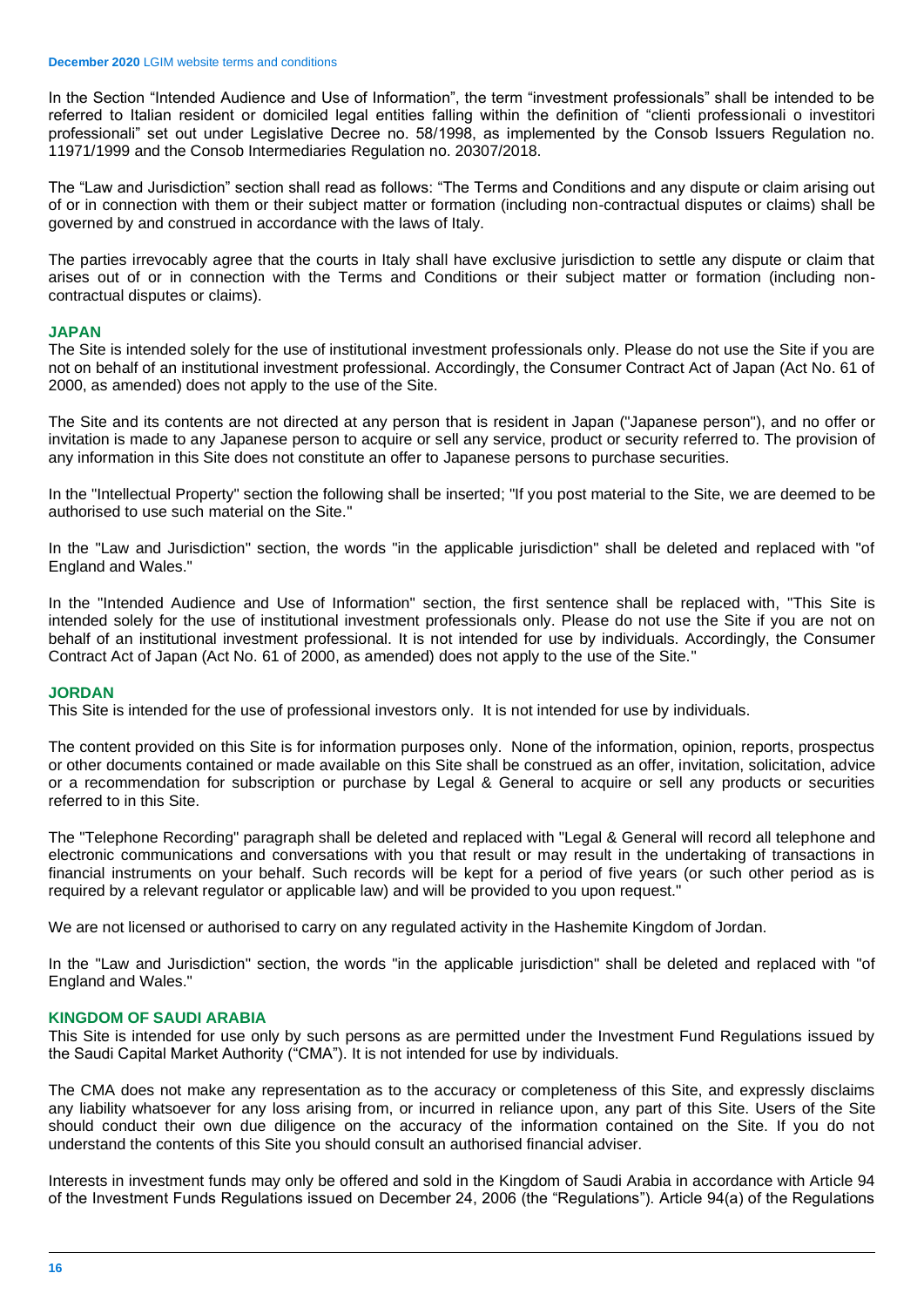states that, if investment fund units are offered to sophisticated investors, as specified in article 74(b) of the regulations, or the minimum amount payable per offeree is not less than Saudi Riyals 1 million or an equivalent amount in another currency, such offer of investment fund units shall be deemed a private placement for the purposes of the Regulations. Investors are informed that article 101 of the Regulations places restrictions on secondary market activity with respect to such investment fund units.

By accessing the Site, the user acknowledges and agrees that this Site has not been approved by the Capital Market Authority or any other authority in the Kingdom of Saudi Arabia, nor has Legal & General or our affiliates received authorisation from, or been licensed by, the Capital Market Authority or any other authority in the Kingdom of Saudi Arabia.

The content provided on this Site is for information purposes only. None of the information, opinion, reports, or other documents contained or made available on this Site shall be construed as an offer, invitation, solicitation, advice or a recommendation for subscription or purchase by Legal & General to acquire or sell any products or services.

The "Telephone Recording" paragraph shall be deleted and replaced with "Legal & General will record all telephone and electronic communications and conversations with you that result or may result in the undertaking of transactions in financial instruments on your behalf. Such records will be kept for a period of five years (or such other period as is required by a relevant regulator or applicable law) and will be provided to you upon request."

In the "Law and Jurisdiction" section, the words "in the applicable jurisdiction" shall be deleted and replaced with "of England and Wales."

#### <span id="page-16-0"></span>**KUWAIT**

This Site should not be made available to the general public in Kuwait. It is not intended for use by individuals.

We have not licensed any of our products or services for offering in Kuwait by the Kuwait Capital Markets Authority or any other relevant Kuwaiti government agency. The offering of interests in investment funds in Kuwait on the basis of a private placement or public offering is, therefore, restricted in accordance with Decree Law No. 31 of 1990 and the implementing regulations thereto (as amended) and Law No. 7 of 2010 and the bylaws thereto (as amended).

No private or public offering of financial products or services is being made in Kuwait, and no agreement relating to the sale of financial products or services will be concluded in Kuwait. No marketing or solicitation or inducement activities are being used to offer or market financial products or financial services in Kuwait.

The content provided on this Site is for information purposes only. None of the information, opinion, reports, or other documents contained or made available on this Site shall be construed as an offer, invitation, solicitation, advice or a recommendation for subscription or purchase by Legal & General to acquire or sell any products or services.

The "Telephone Recording" paragraph shall be deleted and replaced with "Legal & General will record all telephone and electronic communications and conversations with you that result or may result in the undertaking of transactions in financial instruments on your behalf. Such records will be kept for a period of five years (or such other period as is required by a relevant regulator or applicable law) and will be provided to you upon request."

We are not licensed or authorised to carry on any regulated activity in the State of Kuwait.

If you do not understand the contents of this Site, you should consult an authorised financial advisor.

In the "Law and Jurisdiction" section, the words "in the applicable jurisdiction" shall be deleted and replaced with "of England and Wales."

#### <span id="page-16-1"></span>**LEBANON**

This Site is intended for the use of Professional Clients (as defined by the Capital Markets Authority) only. It is not intended for use by individuals.

The content provided on this Site is for information purposes only. None of the information, opinion, reports, prospectus or other documents contained or made available on this Site shall be construed as an offer, invitation, solicitation, advice or a recommendation for subscription or purchase by Legal & General to acquire or sell any products or securities referred to in this Site.

The "Telephone Recording" paragraph shall be deleted and replaced with "Legal & General will record all telephone and electronic communications and conversations with you that result or may result in the undertaking of transactions in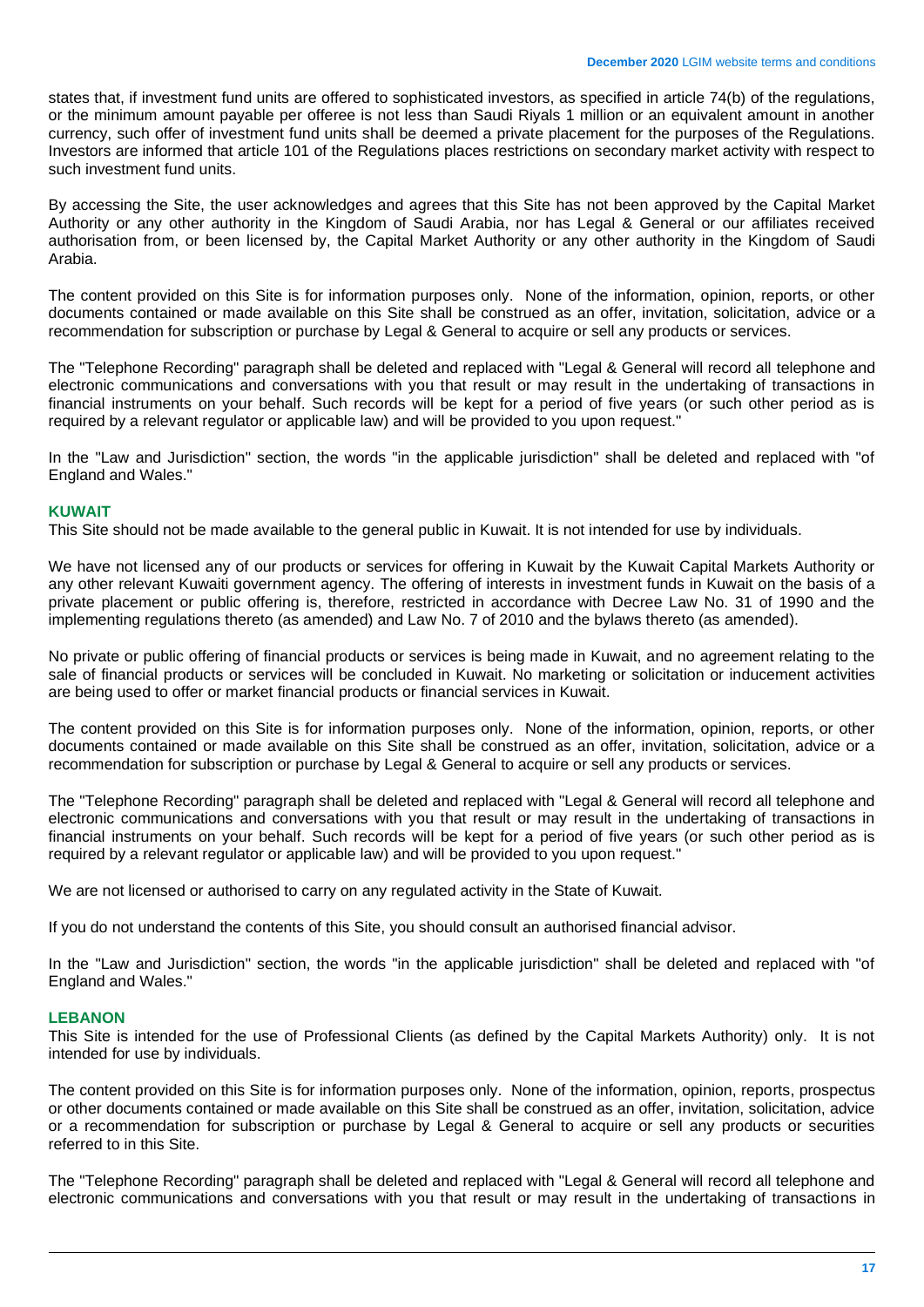financial instruments on your behalf. Such records will be kept for a period of five years (or such other period as is required by a relevant regulator or applicable law) and will be provided to you upon request."

We are not licensed or authorised to carry on any regulated activity in the Lebanese Republic.

In the "Law and Jurisdiction" section, the words "in the applicable jurisdiction" shall be deleted and replaced with "of England and Wales."

# <span id="page-17-0"></span>**LUXEMBOURG**

In the "Law and Jurisdiction" section, the words "the laws in the applicable jurisdiction" shall be construed as meaning the Laws of Luxembourg.

### <span id="page-17-1"></span>**MACAU**

LGIM and the companies listed in the Section "Information About Us" are not authorized by the Macau Monetary Authority to act as financial institutions and/or provide financial services pursuant to the provisions of Decree-Law No. 32/93/M in the Macau Special Administrative Region of the People's Republic of China.

### <span id="page-17-2"></span>**MALAYSIA**

None of the information, opinion, reports, prospectus or other documents contained or made available on this Site shall be construed as an offer for subscription or purchase, or an invitation to subscribe for or purchase, or a recommendation or solicitation by Legal & General to acquire or sell any products or securities referred to in this Site.

By accepting the Terms and Conditions or otherwise using this Site, you confirm and represent to us that you are a person who comes within one of the categories of persons set out in Part 1 Schedule 6 and 7 of the Capital Markets and Services Act 2007 of Malaysia, as amended from time to time ("CMSA").

We are not licensed or authorised to carry on any regulated activity (as defined in the CMSA) in Malaysia and none of the information or documents contained or made available on this Site shall be construed as advice of any kind (including financial, investment, tax or legal).

# <span id="page-17-3"></span>**NETHERLANDS**

LGIM Managers (Europe) Limited is authorised by the Central Bank of Ireland as a UCITS management company (pursuant to European Communities (Undertakings for Collective Investment in Transferable Securities) Regulations, 2011 (S.I. No. 352 of 2011), as amended) and as an alternative investment fund manager with "top up" permissions which enable the firm to carry out certain additional MiFID investment services (pursuant to the European Union (Alternative Investment Fund Managers) Regulations 2013 (S.I. No. 257 of 2013), as amended). Registered in Ireland with the Companies Registration Office (No. 609677). Registered Office: 33/34 Sir John Rogerson's Quay, Dublin, 2, Ireland. Regulated by the Central Bank of Ireland (No. C173733).

In the Netherlands, the branch office of LGIM Managers (Europe) Limited is subject to limited supervision by the Dutch Authority for the Financial Markets ("AFM") and it is included in the register held by the AFM and registered with the trade register of the Chamber of Commerce under number 74481231.In the "Law and Jurisdiction" section, the words "in the applicable jurisdiction" shall be deleted and replaced with "of England and Wales."

# <span id="page-17-4"></span>**NEW ZEALAND**

In the "Intended Audience and Use of Information" section, after the words "investment professionals", there shall be inserted "(including 'wholesale investors', as defined in the Financial Markets Conduct Act 2013 of New Zealand (the "FMCA"))".

No use by you of the Site shall activate the provisions of any consumer protection laws of New Zealand, including, without limitation, the Consumer Guarantees Act 1993; the Fair Trading Act 1986; and the Credit Contracts and Consumer Finance Act 2003, the operation of which you agree shall hereby be excluded to the fullest extent permitted by law."

In the "Law and Jurisdiction" section, the words "in the applicable jurisdiction" shall be deleted and replaced with "of England and Wales."

The provision of any information in this Site does not constitute an offer of or invitation to subscribe for any financial products to any person in New Zealand, nor does it constitute a 'regulated offer' to retail investors within the meaning of the FMCA. The Site is intended for use by persons who are 'wholesale investors' within the meaning of the FMCA only. 'Wholesale investors' include: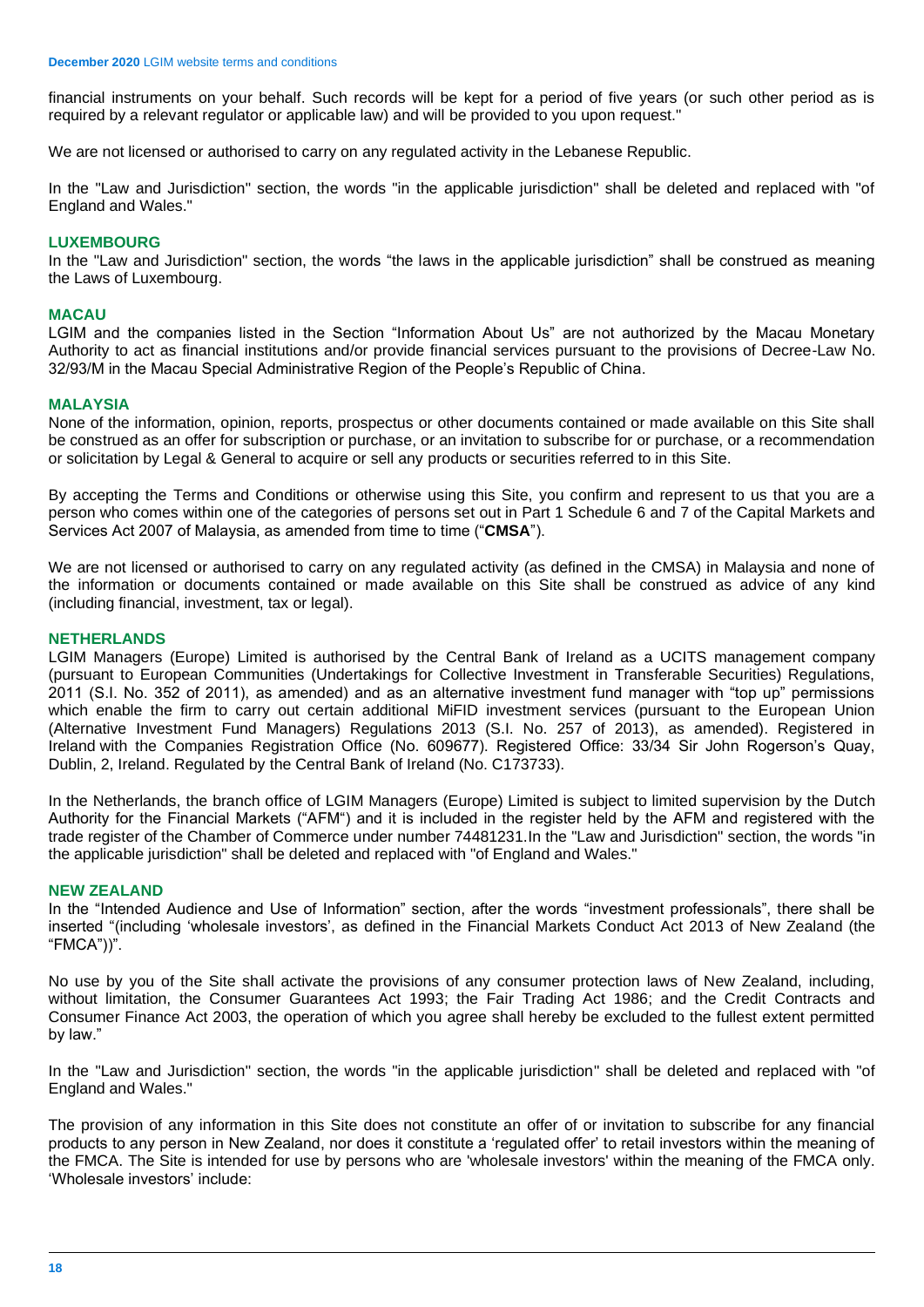- any persons who are required to pay a minimum upfront subscription amount of at least NZ\$750,000 each on acceptance of any offer of financial products made to those persons and before the allotment of those financial products; or
- any persons who are otherwise categorised as 'wholesale investors' pursuant to the FMCA.

If you are not a 'wholesale investor' you shall immediately cease any access to or use of the Site and any services and/or products on the Site.

# <span id="page-18-0"></span>**NORWAY**

LGIM Managers (Europe) Limited is registered with the Norwegian Financial Supervisory Authority to provide crossborder investments services in Norway in accordance with Article 31 in MiFID-Directive and Norwegian legislation.

In the "Law and Jurisdiction" section, the words "in the applicable jurisdiction" shall be deleted and replaced with "of Norway".

#### <span id="page-18-1"></span>**OMAN**

The information contained on this Site neither constitutes a public offer of securities in the Sultanate of Oman as contemplated by the Law of Commercial Companies (Royal Decree 18/2019) or the Capital Market Law of Oman (Royal Decree 80/98), nor does it constitute an offer to sell, or the solicitation of any offer to buy Non-Omani securities in the Sultanate of Oman as contemplated by Article 139 of the Executive Regulations to the Capital Market Law (issued by Decision No.1/2009). Additionally, this Site is not intended to lead to the conclusion of any contract of whatsoever nature within the territory of the Sultanate of Oman.

Financial products may not be advertised, marketed, distributed or otherwise made available to any person in Oman other than by an entity licensed to market non-Omani securities by the Capital Markets Authority ("CMA") and then only in accordance with any terms and conditions of such license. No prospectus has been filed with the CMA by us in connection with any of our products. This Site is not intended to lead to any offer or sale of financial products or services of whatsoever nature within the territory of the Sultanate of Oman.

This Site is only being made accessible to a limited number of financially solvent and experienced investors, and may not be reproduced, used for any other purpose or provided to any other person that is not the intended recipient thereof. Users of the Site acknowledge that none of our financial products or services have been licensed by or registered with the CMA.

The content provided on this Site is for information purposes only. None of the information, opinion, reports, or other documents contained or made available on this Site shall be construed as an offer, invitation, solicitation, advice or a recommendation for subscription or purchase by Legal & General to acquire or sell any products or services. Legal & General does not advise persons or entities resident or based in Oman as to the appropriateness of investing in or purchasing or selling securities or other financial products. No information contained on this Site is intended to constitute Omani investment, legal, tax, accounting or other professional advice.

The "Telephone Recording" paragraph shall be deleted and replaced with "Legal & General will record all telephone and electronic communications and conversations with you that result or may result in the undertaking of transactions in financial instruments on your behalf. Such records will be kept for a period of five years (or such other period as is required by a relevant regulator or applicable law) and will be provided to you upon request."

We are not licensed or authorised to carry on any regulated activity in the Sultanate of Oman.

If you do not understand the contents of this Site, you should consult an authorised financial advisor.

In the "Law and Jurisdiction" section, the words "in the applicable jurisdiction" shall be deleted and replaced with "of England and Wales."

#### <span id="page-18-2"></span>**PALESTINE**

This Site is intended for the use of professional investors only. It is not intended for use by individuals.

The content provided on this Site is for information purposes only. None of the information, opinion, reports, prospectus or other documents contained or made available on this Site shall be construed as an offer, invitation, solicitation, advice or a recommendation for subscription or purchase by Legal & General to acquire or sell any products or securities referred to in this Site.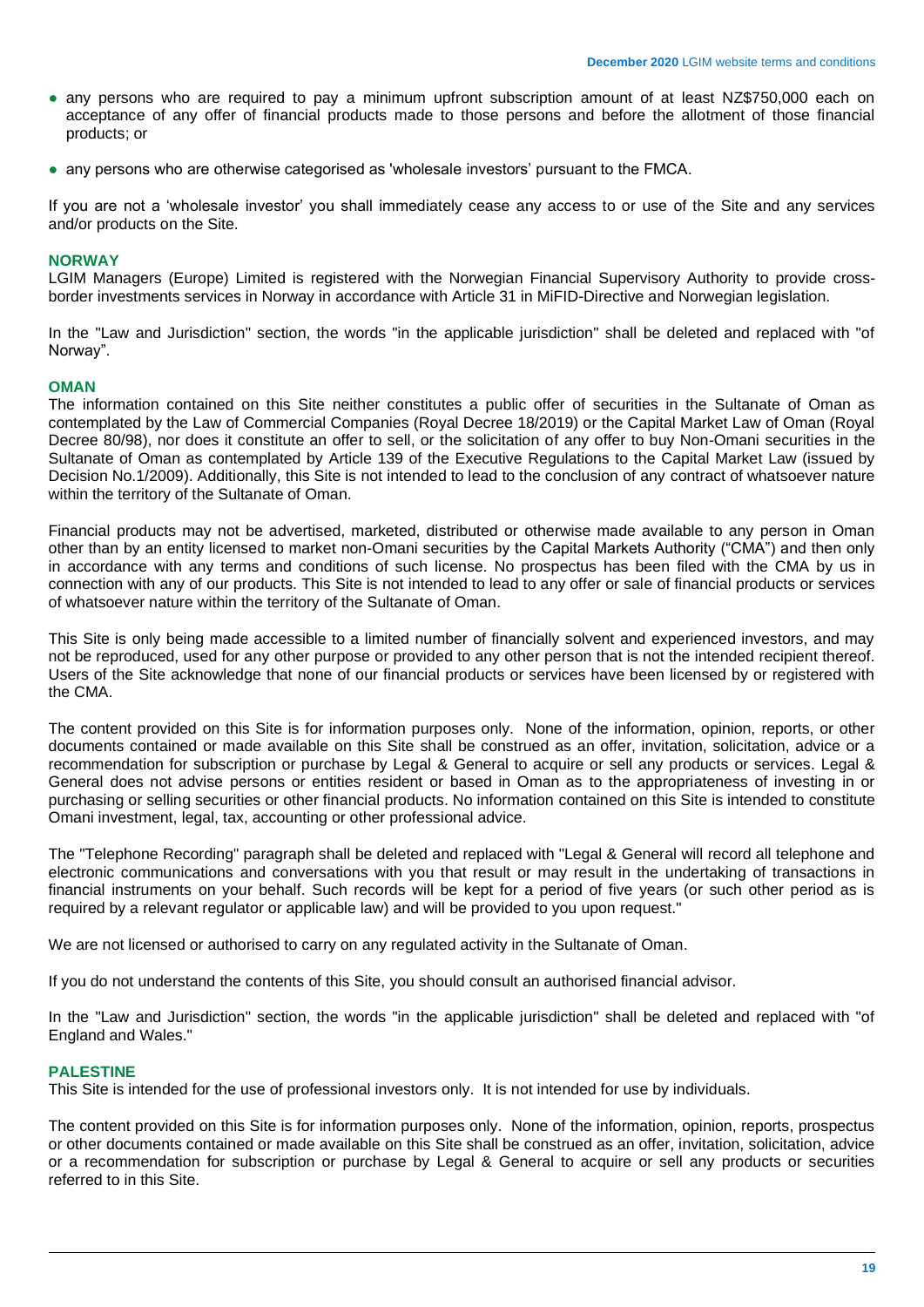The "Telephone Recording" paragraph shall be deleted and replaced with "Legal & General will record all telephone and electronic communications and conversations with you that result or may result in the undertaking of transactions in financial instruments on your behalf. Such records will be kept for a period of five years (or such other period as is required by a relevant regulator or applicable law) and will be provided to you upon request."

We are not licensed or authorised to carry on any regulated activity in the State of Palestine.

In the "Law and Jurisdiction" section, the words "in the applicable jurisdiction" shall be deleted and replaced with "of England and Wales."

# <span id="page-19-0"></span>**QATAR FINANCIAL CENTRE, QATAR**

Access to this Site is intended for the use of professional and qualified investors only. It is not intended for use by individuals. Nothing on this Site constitutes, is intended to constitute, shall be treated as constituting or shall be deemed to constitute any offer or sale of financial products or services in the State of Qatar or in the Qatar Financial Centre, or the inward marketing of any financial products or an attempt to do business, as a bank, an investment company or otherwise in the State of Qatar or in the Qatar Financial Centre.

This Site and the content thereon have not been approved, registered or licensed by the Qatar Central Bank, the Qatar Financial Centre Regulatory Authority, the Qatar Financial Markets Authority or any other regulator in the State of Qatar or in the Qatar Financial Centre.

Neither this Site nor any information or documents made available through it have been reviewed or approved by the Qatar Financial Centre Regulatory Authority or the Qatar Central Bank.

No transaction will be concluded within the jurisdiction of the State of Qatar or in the Qatar Financial Centre. Recourse against us may be limited or difficult and may have to be pursued in a jurisdiction outside the State of Qatar or the Qatar Financial Centre.

Any distribution of the content of this Site by the recipient to third parties in the State of Qatar or in the Qatar Financial Centre is in breach of the terms hereof is not authorised and shall be at the liability of such recipient.

The content provided on this Site is for information purposes only. None of the information, opinion, reports, or other documents contained or made available on this Site shall be construed as an offer, invitation, solicitation, advice or a recommendation for subscription or purchase by Legal & General to acquire or sell any products or services.

The "Telephone Recording" paragraph shall be deleted and replaced with "Legal & General will record all telephone and electronic communications and conversations with you that result or may result in the undertaking of transactions in financial instruments on your behalf. Such records will be kept for a period of five years (or such other period as is required by a relevant regulator or applicable law) and will be provided to you upon request."

We are not licensed or authorised to carry on any regulated activity in the State of Qatar or in the Qatar Financial Centre.

If you do not understand the contents of this Site, you should consult an authorised financial advisor.

In the "Law and Jurisdiction" section, in the first paragraph the words "applicable jurisdiction" shall be deleted and replaced with "Qatar Financial Centre". In the second paragraph the words "courts in the applicable jurisdiction" shall be deleted and replaced with "Civil and Commercial Court of the Qatar Financial Centre".

# <span id="page-19-1"></span>**SINGAPORE**

In the "Law and Jurisdiction" section, the words "in the applicable jurisdiction" shall be deleted and replaced with "of the Republic of Singapore."

#### <span id="page-19-2"></span>**SPAIN**

LGIM Managers (Europe) Limited is registered with the Spanish *Comisión Nacional del Mercado de Valores* (Register number 579) as an investment firm of the European Economic Area under the freedom to provide services regime, to provide certain investment services.

In the "Law and Jurisdiction" section, the words "in the applicable jurisdiction" shall be deleted and replaced with "of Spain."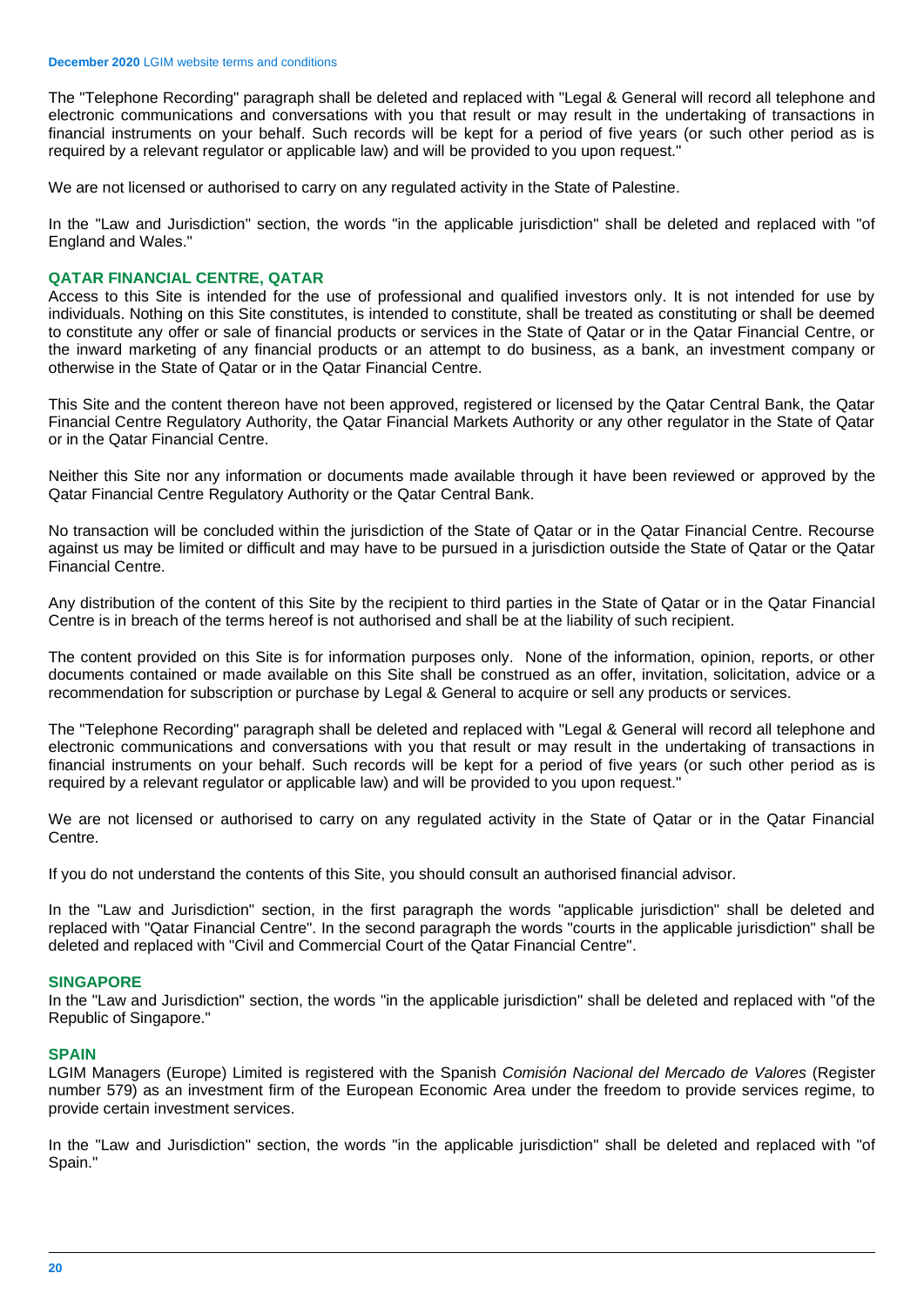# <span id="page-20-0"></span>**STATE OF QATAR (EXCLUDING THE QATAR FINANCIAL CENTRE)**

Access to this Site is intended for the use of professional and qualified investors only. It is not intended for use by individuals.

Nothing on this Site constitutes, is intended to constitute, shall be treated as constituting or shall be deemed to constitute any offer or sale of financial products or services in the State of Qatar, or the inward marketing of any financial products or an attempt to do business, as a bank, an investment company or otherwise in the State of Qatar.

This Site and the content thereon have not been approved, registered or licensed by the Qatar Central Bank, the Qatar Financial Centre Regulatory Authority, the Qatar Financial Markets Authority or any other regulator in the State of Qatar.

Neither this Site nor any information or documents made available through it have been reviewed or approved by the Qatar Financial Centre Regulatory Authority or the Qatar Central Bank.

No transaction will be concluded within the jurisdiction of the State of Qatar. Recourse against us may be limited or difficult and may have to be pursued in a jurisdiction outside the State of Qatar.

Any distribution of the content of this Site by the recipient to third parties in the State of Qatar is in breach of the terms hereof is not authorised and shall be at the liability of such recipient.

The content provided on this Site is for information purposes only. None of the information, opinion, reports, or other documents contained or made available on this Site shall be construed as an offer, invitation, solicitation, advice or a recommendation for subscription or purchase by Legal & General to acquire or sell any products or services.

The "Telephone Recording" paragraph shall be deleted and replaced with "Legal & General will record all telephone and electronic communications and conversations with you that result or may result in the undertaking of transactions in financial instruments on your behalf. Such records will be kept for a period of five years (or such other period as is required by a relevant regulator or applicable law) and will be provided to you upon request."

We are not licensed or authorised to carry on any regulated activity in the State of Qatar.

If you do not understand the contents of this Site, you should consult an authorised financial advisor.

In the "Law and Jurisdiction" section, the words "in the applicable jurisdiction" shall be deleted and replaced with "of England and Wales."

#### <span id="page-20-1"></span>**SWEDEN**

LGIM Managers (Europe) Limited is registered with the Swedish Financial Supervisory Authority to provide cross-border investments services in Sweden in accordance with Article 31 in MiFID-Directive and Swedish legislation.

In the "Law and Jurisdiction" section, the words "in the applicable jurisdiction" shall be deleted and replaced with "of Sweden".

#### <span id="page-20-2"></span>**SWITZERLAND**

This Site is aimed exclusively at persons with their place of residence or registered office in Switzerland and who qualify as qualified investors within the meaning of art. 10 para. 3, 3bis and 3ter of the Swiss Collective Investment Schemes Act ("CISA").

The content of the Site is provided for information purposes only and does not constitute an offer, solicitation or a recommendation to buy or sell securities or financial instruments, nor shall it constitute the basis of any contract, commitment or decision of any kind. It is not intended to be a substitute for the full documentation of the relevant collective investment scheme. This content does not constitute any personalised assessment or investment recommendations, nor shall any information contained herein be construed as financial, tax or legal advice of any kind.

You should only subscribe to shares in a collective investment scheme after reading the fund agreement and/or the latest prospectus, the Key Investor Information Documents (KIIDs), the latest audited annual report and if need be the subsequent unaudited semi-annual report as well as additional relevant documentation according to local laws.

Neither the contents of this Site, nor, other than where explicitly stated otherwise on this Site, any prospectus, placement memorandum, nor any other offering or marketing materials relating to the interests in the funds mentioned on this Site have been or will be filed with, or approved by, any Swiss regulatory authority. Accordingly, the investor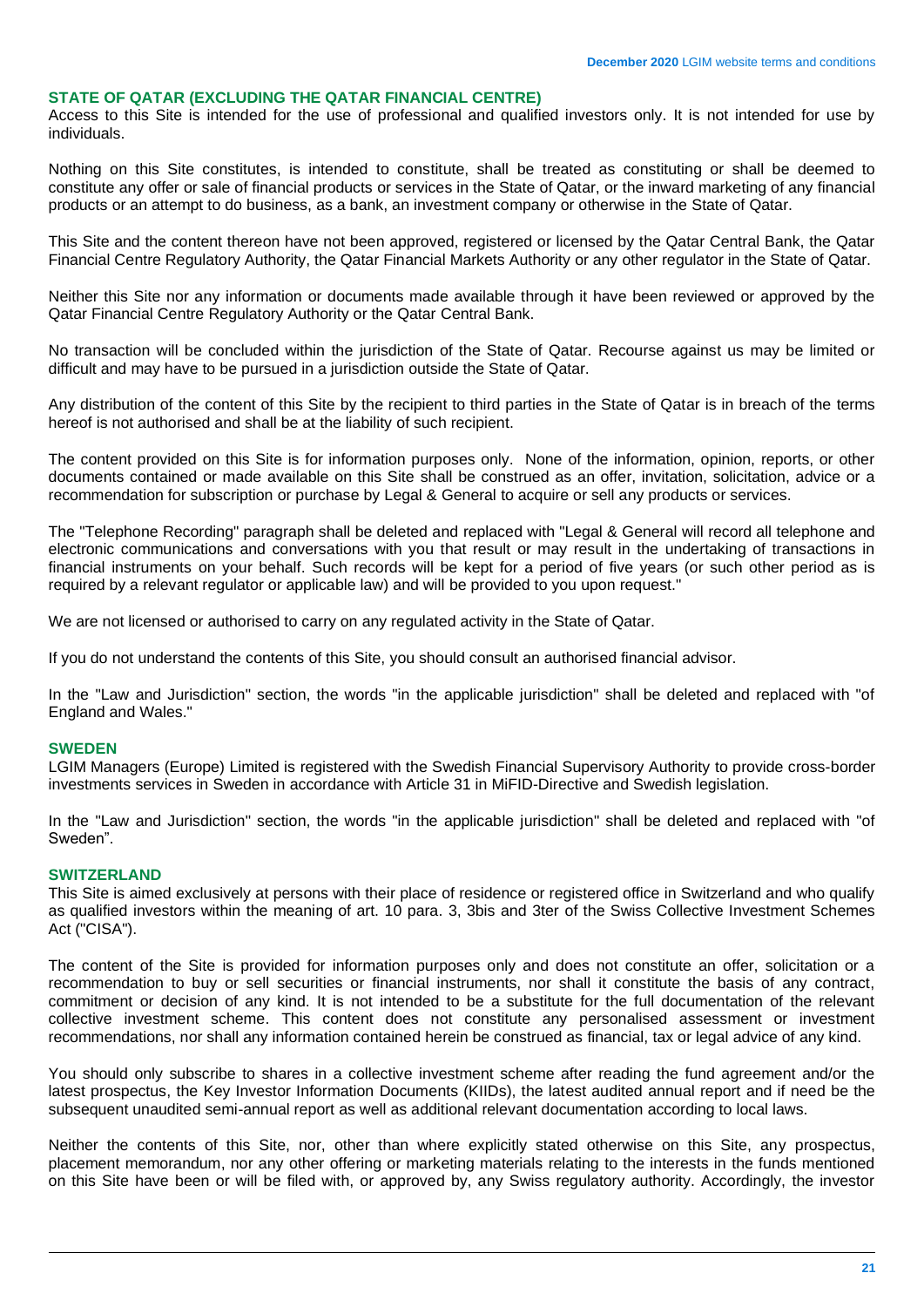protection afforded to investors of interests in collective investment schemes under the CISA may not extend to acquirers of shares in the collective investment schemes mentioned on this Site.

# **For all collective investment schemes with the exception of the Legal & General UCITS ETF PLC:**

| <b>Swiss Representative:</b> | ACOLIN Fund Services AG, Affolternstrasse 56, PO BOX, CH-8050 Zurich Switzerland         |
|------------------------------|------------------------------------------------------------------------------------------|
| Swiss Paying Agent:          | NPB Neue Privat Bank AG, Limmatquai 1/am Bellevue, PO Box, CH-8024 Zurich<br>Switzerland |

# **For the Legal & General UCITS ETF PLC:**

| <b>Swiss Representative and</b> | State Street Bank International GmBH Munich, Zurich Branch Beethovenstrasse 19 |
|---------------------------------|--------------------------------------------------------------------------------|
| <b>Paying Agent:</b>            | 8027 Zurich Switzerland                                                        |

**Availability of Documents:** The fund agreement, prospectus, Key Investor Information Document (KIID), the instruments of incorporation, annual report and subsequent semi-annual report and additional relevant documentation of the collective investment schemes referred to on this website are available free of charge from the Swiss representative and from Legal & General Investment Management Corporate Director Limited, One Coleman Street, London, EC2R 5AA, GB.

In the first paragraph of the "Law and Jurisdiction" section, the words "in the applicable jurisdiction" shall be deleted and replaced with "of Switzerland", and in the second paragraph, "the courts in the applicable jurisdiction" shall be replaced with "the courts of the City of Zurich, Canton of Zurich, Switzerland".

# <span id="page-21-0"></span>**TAIWAN**

In addition to the terms and conditions provided in the "Privacy and Cookies" section, any personal information you supply to Legal & General via this website (and by other means) will also be treated in accordance with the Personal Information Protection Act of Taiwan amended on December 30, 2015. If we hold information about you, we'll only use this for the purposes you've agreed to.

With respect to the personal information we hold about you; you have the right to (i) inquiry or request for a review of the information; (ii) see a copy of the information; (iii) request to supplement or correct the information; (iv) request to discontinue collection, processing or use of information; and (v) request to delete the information.

You may not able to use this Site if you do not agree to provide the requested personal information.

# <span id="page-21-1"></span>**THAILAND**

You shall not commit any of the following acts within our Site:

- 1. Importing of forged computer data, either in whole or in part, or false computer data, in a manner that is likely to cause damage to any third party or the public;
- 2. Importing of false computer data in a manner that is likely to damage the country's security or cause a public panic;
- 3. Importing any computer data related with an offence against the Kingdom's security or related to terrorism under the Criminal Code;
- 4. Importing any computer data of a pornographic nature that is publicly accessible;
- 5. Dissemination or forwarding of computer data already known to be computer data under (1) (2) (3) or (4).

# <span id="page-21-2"></span>**UNITED ARAB EMIRATES (EXCLUDING THE DUBAI INTERNATIONAL FINANCIAL CENTRE AND ABU DHABI GLOBAL MARKET)**

This Site, and the information contained herein, does not constitute, and is not intended to constitute, a public offer of securities in the United Arab Emirates ("UAE") and accordingly should not be construed as such. The Site is not being made accessible to natural persons (with the exception of natural persons licensed by the Securities and Commodities Authority (the "SCA") or a regulatory authority that is an ordinary or associate member of the International Organisation of Securities Commissions to carry out any of the functions related to financial activities or services) and only to legal persons that are Qualified Investors, as defined in the SCA's Board Decision No. 3/R.M of 2017 concerning Promoting and Introducing Regulations, as amended pursuant to the SCA Chairman Decision No. 37/R.M of 2019.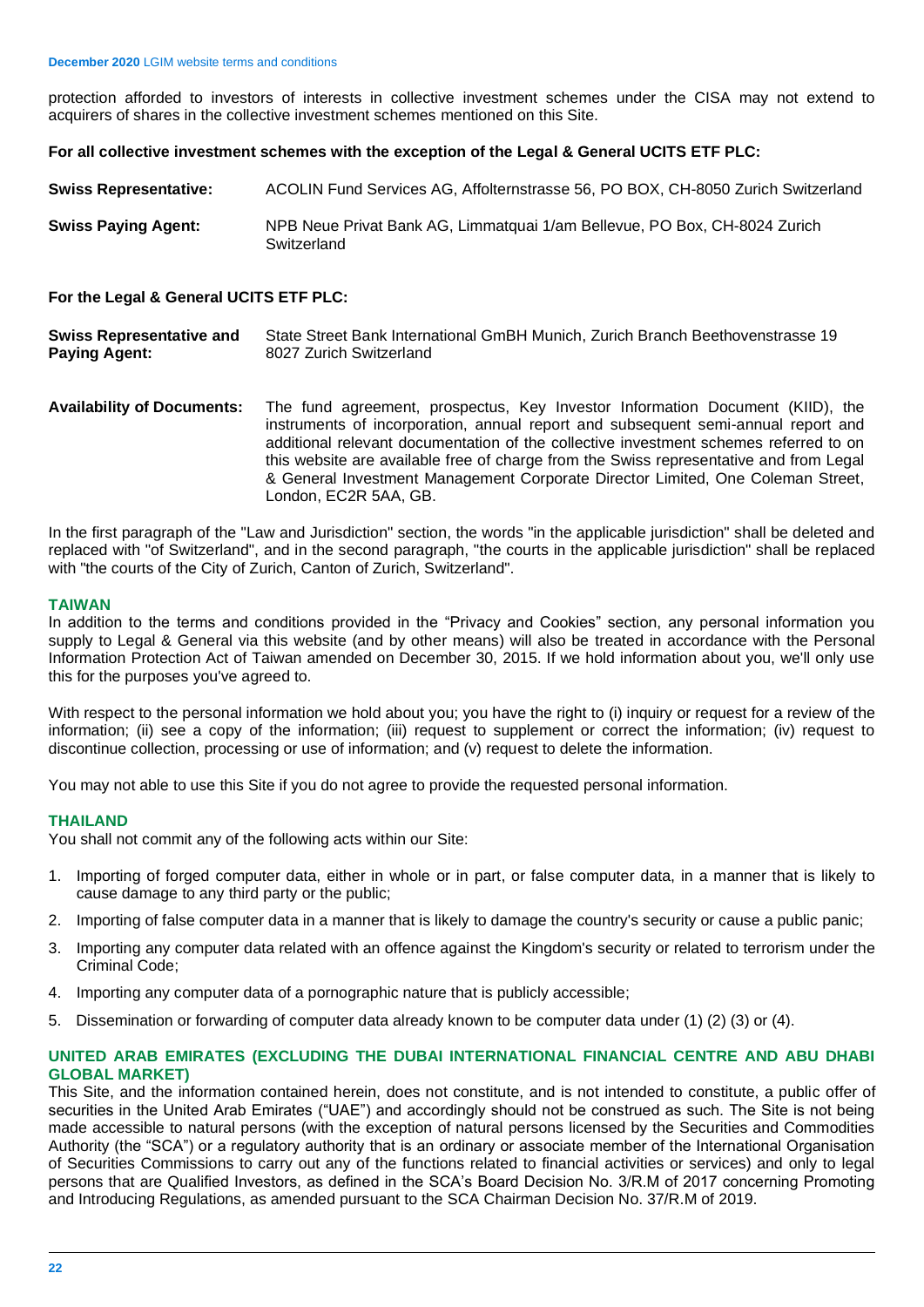The Site has not been approved by or licensed or registered with the UAE Central Bank, the SCA, the Dubai Financial Services Authority, the Financial Services Regulatory Authority or any other relevant licensing authorities or governmental agencies in the UAE (the "Authorities"). The Authorities assume no liability for any content on this Site.

The content provided on this Site is for information purposes only. None of the information, opinion, reports, or other documents contained or made available on this Site shall be construed as an offer, invitation, solicitation, advice or a recommendation for subscription or purchase by Legal & General to acquire or sell any products or services.

The "Telephone Recording" paragraph shall be deleted and replaced with "Legal & General will record all telephone and electronic communications and conversations with you that result or may result in the undertaking of transactions in financial instruments on your behalf. Such records will be kept for a period of five years (or such other period as is required by a relevant regulator or applicable law) and will be provided to you upon request."

We are not licensed or authorised to carry on any regulated activity (as defined by the SCA) in the United Arab Emirates.

If you do not understand the contents of this Site, you should consult an authorised financial advisor.

In the "Law and Jurisdiction" section, the words "in the applicable jurisdiction" shall be deleted and replaced with "of England and Wales."

# <span id="page-22-0"></span>**UNITED KINGDOM**

All copyright in the indices values and constituents lists which may be published on the Site, from time to time, may belong to a third party licensor including, without limitation, FTSE International Limited ("FTSE"). Legal & General has obtained full license from the relevant licensor to use such copyright in the creation of the contents of the Site. The FTSE indices used within the Site are calculated by FTSE. FTSE does not sponsor, endorse or promote any Legal & General funds.

"FTSE<sup>®</sup>", "FT-SE<sup>®</sup>"; and "Footsie<sup>®</sup>" are trade marks of the London Stock Exchange Plc and The Financial Times Limited and are used by FTSE under license. "All-Share®", "All-World®" and "FTSE4Good®" are the trade marks of FTSE.

In the "Law and Jurisdiction" section, the words "in the applicable jurisdiction" shall be deleted and replaced with "of England and Wales."